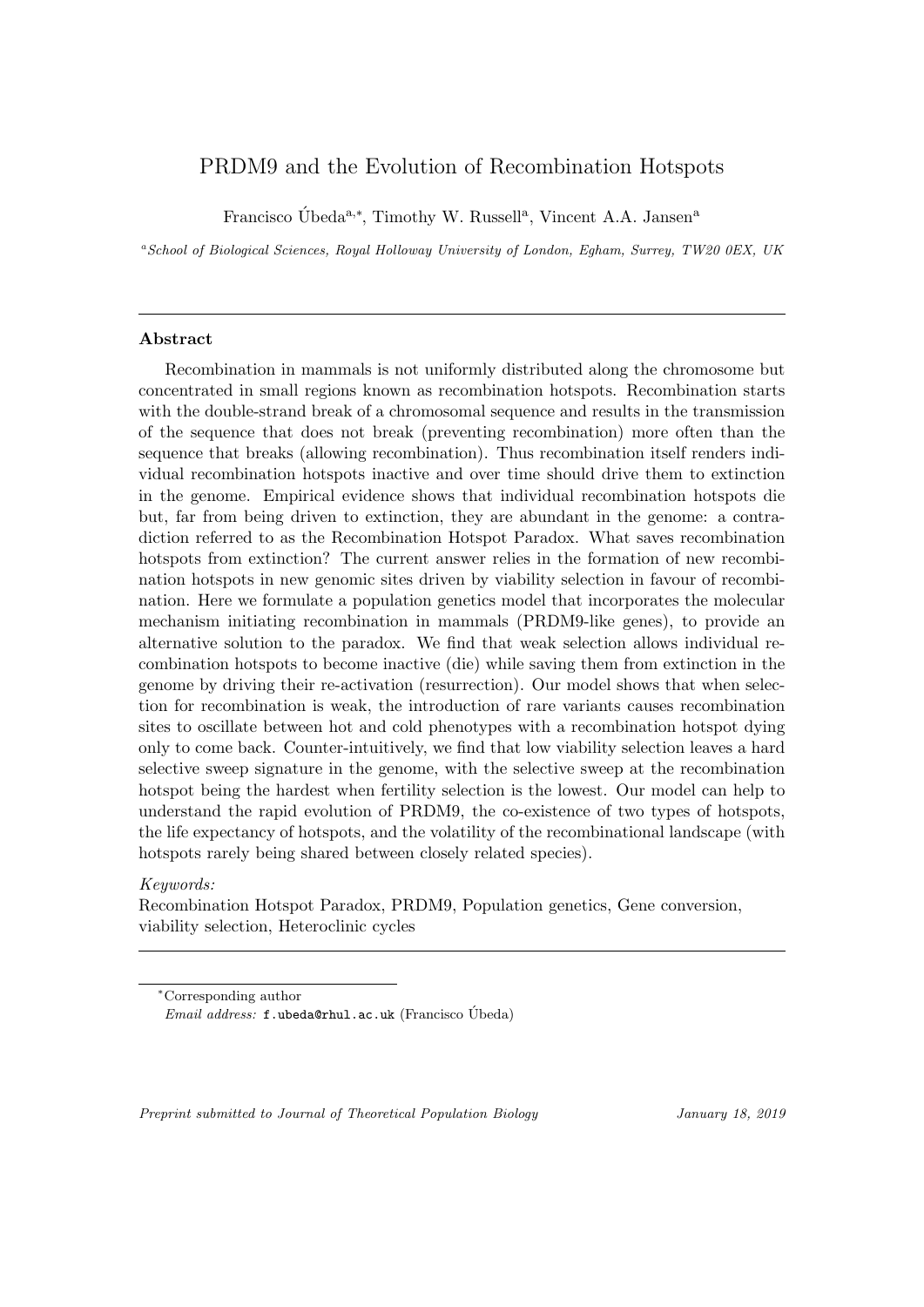#### 1. Introduction

 The distribution of recombination in the genome - and thus crossover events - is key to our understanding of the molecular mechanisms controlling recombination, the role of recombination on evolution, and the implementation of tests linking genetic markers with human disease (genome-wide association studies) (Boulton et al., 1997; Hey, 2004; Rosenberg et al., 2010). In many mammals, recombination is not uniformly distributed in the genome but concentrated in small chromosomal regions —known as recombination hotspots— where recombination is ten to a thousand times more frequent than the genome's average (Lichten and Goldman, 1995; Petes, 2001; Myers et al., 2005; Paigen and Petkov, 2010). While recombination hotspots are abundant in the mammalian genome (for example, in the human genome there are more than twenty five thousand), their mere existence is paradoxical and their life cycle is not fully understood (Boulton et al., 1997; Pineda-Krch and Redfield, 2005; Myers et al., 2005).

 Recombination is initiated by a double-strand break (DSB) and may result in the conversion of the allelic sequence that breaks (active allele, enabling recombination) into the allelic sequence that does not break (inactive allele, disabling recombination) (Lichten and Goldman, 1995; Petes, 2001). The conversion of the allele that enables recombination into the one that disables recombination should be faster in genomic re- gions where recombination is higher (recombination hotspots). As a result individual recombination hotspots should become inactive (this process is often referred as the death of a hotspot; Coop and Myers (2007)) and, over evolutionary time, recombina- tion hotspots should disappear from the genome (Boulton et al., 1997; Pineda-Krch and Redfield, 2005). Empirical work shows that individual recombination hotspots die (Ptak et al., 2004, 2005; Winckler et al., 2005; Coop et al., 2008; Myers et al., 2010; Stevison et al., 2015) but, despite their self-destructive nature, recombination hotspots are abun- dant in the mammalian genome (Myers et al., 2005; Baudat et al., 2013), thus posing the Recombination Hotspot Paradox (Boulton et al., 1997; Pineda-Krch and Redfield, 2005): what saves recombination hotspots from extinction?

 Due to its molecular, evolutionary and medical implications the Recombination Hotspot Paradox has received much attention. Initial work aimed to test whether the known beneficial effects of recombination —in particular how recombination may favor proper chromosomal segregation during meiosis; thus avoiding the formation of aneu- ploidy gametes (Hassold et al., 2000; Louis and Borts, 2003; Brick et al., 2012; Alves et al., 2017)— can solve the paradox (Boulton et al., 1997; Pineda-Krch and Redfield, 2005; Calabrese, 2007; Peters, 2008). These mathematical models found that the strength of viability selection needed to maintain active alleles at recombination hotspots over evolu- tionary time was too high to be realistic (Boulton et al., 1997; Pineda-Krch and Redfield, 2005; Calabrese, 2007; Peters, 2008). Furthermore, in these models when viability se- lection prevents the extinction of hotspots in the genome, it does so by preventing the death of individual hotspots, which is contrary to empirical observations (Ptak et al., 2004, 2005; Winckler et al., 2005; Coop et al., 2008; Myers et al., 2010; Stevison et al., 2015). Therefore, far from providing solutions to the Recombination Hotspot Paradox, previous work demonstrates that the paradox is well grounded.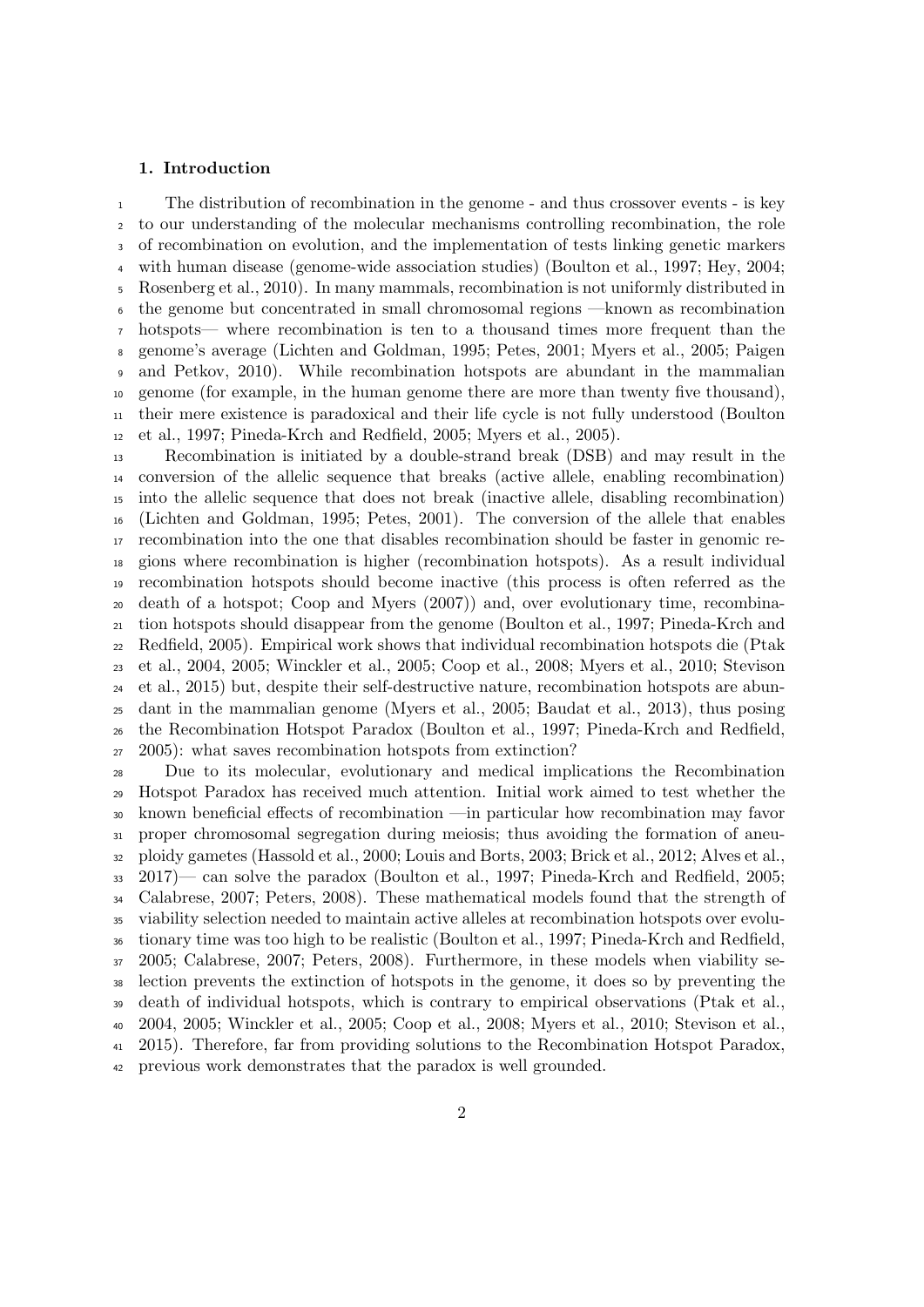Recent advances in our understanding of the molecular mechanisms initiating re- combination include the identification of gene PRDM9 in humans (and many mammals) coding for protein PRDM9 that may bind a specific sequence at a target recombination hotspot (Myers et al., 2010; Baudat et al., 2010). Binding specificity between PRDM9 and its target site is required for the initiation of recombination (Myers et al., 2010; Baudat et al., 2010). This finding led to the verbal argument that when a target site has its binding motif (active allele) replaced by the non-binding motif (inactive allele) due to biased gene conversion, a mutant PRDM9 could create a new target site by coding for a new binding motif (Myers et al., 2010; Baudat et al., 2010). Natural selection would thus favor this rare mutant PRDM9 as long as recombination is advantageous for the individual (Myers et al., 2010; Baudat et al., 2010). Lacking a mathematical model to back this claim, it remained unclear whether selection would favor such mutant to the extent of allowing the formation (henceforth birth) of new recombination hotspots before an inactive allele arose. Furthermore, would the strength of selection required for the birth of new hotspots be too high to be realistic?

 $\ddot{\text{S}}$  Ubeda and Wilkins (2011) modeled a trans acting modifier locus with binding speci- ficity —like PRDM9— showing that, for a strength of selection lower than in previous models, new recombination hotspots can be born at new target sites, while existing re- $\sigma$  combination hotspots die (Ubeda and Wilkins, 2011). These findings were consistent with empirical observations regarding the persistence of recombination hotspots in the genome in spite of the death of individual recombination hotspots (Ubeda and Wilkins, ´ 2011). The Red Queen hypothesis of recombination hotspots evolution refers to the balance between death and birth of new hotspots driven by conversion and viability  $\epsilon$  selection (Ubeda and Wilkins, 2011), and is the prevailing explanation to the recombi- $\sigma$  nation hotspots paradox (Lesecque et al., 2014; Latrille et al., 2017).

 In many respects, however, the Red Queen hypothesis needs further theoretical in- vestigation (Latrille et al., 2017). One of these key theoretical aspects is the role of viability selection in maintaining recombination hotspots, and the evolution of PRDM9  $\pi_1$  and target sequences (Ségurel et al., 2011; Latrille et al., 2017). Recent models include variables that mask the effect of selection; for example drift, recurrent mutation, and  $\mu$ <sub>73</sub> multiple locus targets (Ubeda and Wilkins, 2011; Latrille et al., 2017). While the intro- duction of these variables is justified to make the models more realistic, they complicate our understanding of the interplay between the key variables of these models, namely conversion and selection.

 Here we formulate a population genetics model aimed to explore the interplay be- tween conversion and selection in the resolution of the Recombination Hotspot Paradox. We start by considering an infinite population, without recurrent mutation and with a single target locus, to eliminate the above mentioned confounding variables. We build on the insight gained from this minimal model to interpret the results of an extended model with a finite population and recurrent mutation. In doing so, we find an alternative solu- tion to the Recombination Hotspot Paradox, one that does not require the formation of new hotspots but relies on existing hotspots. Counter-intuitively, in our novel solution, it is low viability selection regimes that allow the persistence of recombination hotspots in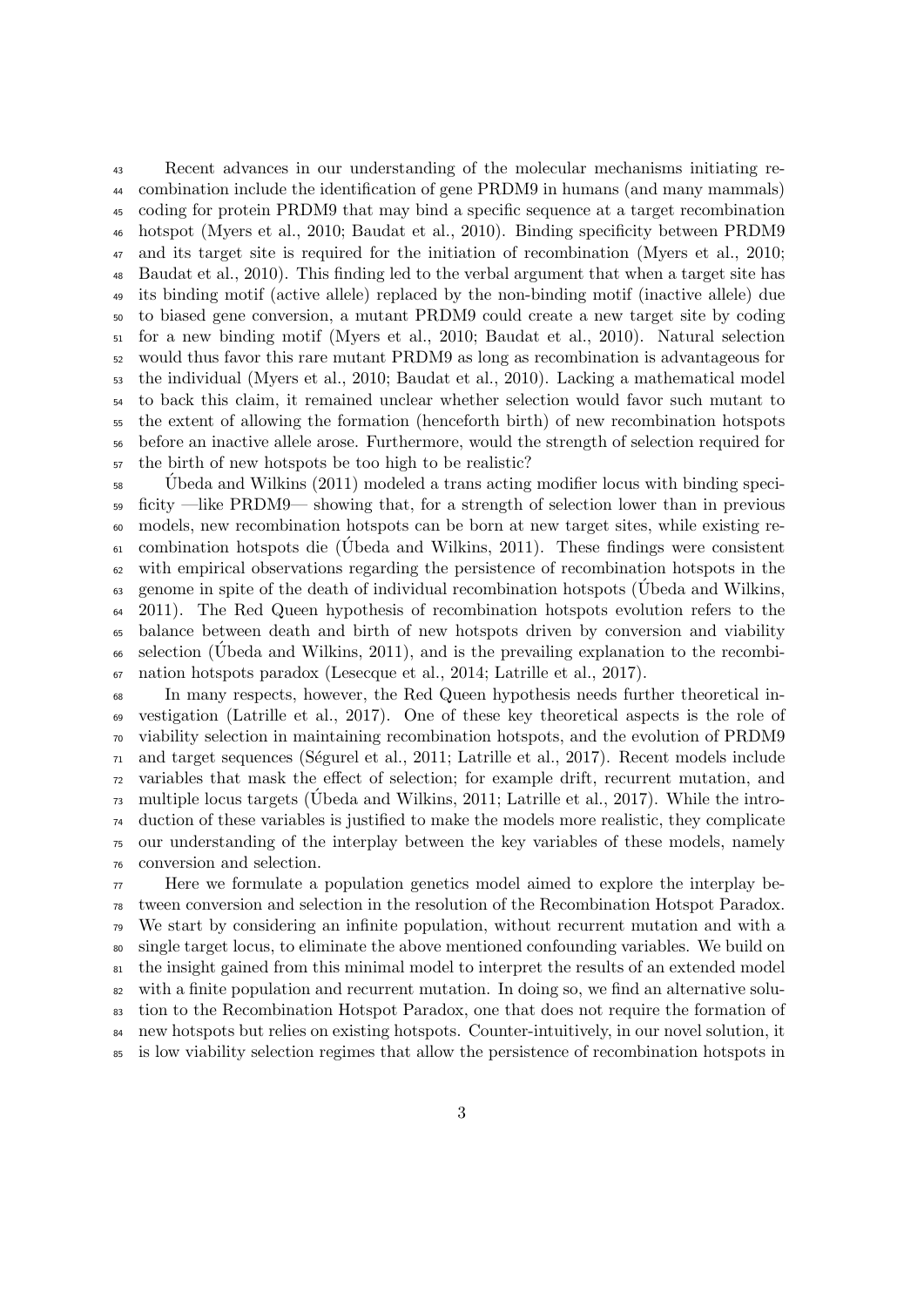spite of the death of individual ones (contrary to previous models) (Latrille et al., 2017). Furthermore, sometimes, low viability selection accelerates the turnover of hotspots. We also find that viability selection can maintain polymorphisms at the PRDM9 and target loci. We apply these findings to explore the molecular signatures of selection in PRDM9

and target loci and consider their implications for genome-wide association studies.

# 91 2. Methods

### 2.1. Two-locus n-alleles model

 We follow the classic Wright-Fisher population genetics framework Wright (1969); B¨urger (2000) to formulate a discrete time mathematical model of an infinite population of diploid individuals carrying two loci with an arbitrary number of alleles in each locus. This model represents the interaction between a gene (PRDM9-like) producing a protein that binds a specific motif at a target recombination site (Figure 1), as it is observed in humans and many mammals (Myers et al., 2010; Baudat et al., 2010, 2013). 99 The modifier locus A may carry alleles  $A_1, A_2, ..., A_I$  each encoding a protein that at-100 tempts to bind a motif at a target locus B. Locus B may carry alleles  $B_1, B_2, ..., B_K$  each corresponding to a base pair motif that the protein produced by locus A may at- tempt to bind. In each generation, both modifier alleles in each diploid individual show the same level of expression producing proteins that have equal probability of binding <sup>104</sup> the two target motifs (Figure 1). Therefore, in an individual with genotype  $\frac{A_i B_k}{A_j B_l}$ , the 105 probability that a protein produced by alleles  $A_i$  or  $A_j$  attempts to bind the motif of <sup>106</sup> alleles  $B_k$  or  $B_l$  is  $\frac{1}{4}$  (Figure 1). The binding attempt of the protein  $A_i$  to the motif  $B_k$ 107 results in binding and a double-strand break of allele  $B_k$  with probability  $b_{i,k}$ . However, the binding attempt may result in failure to bind and lack of any double-strand break 109 with probability  $1 - b_{i,k}$  (where  $0 < b_{i,k} < 1$ ) (Figure 1).

 A double-strand break initiates recombination and the chromatid that breaks is often repaired using its homologous chromatid as a template (Lichten and Goldman, 1995; Petes, 2001) (Figure 1). During the repair process there might be a crossover event in or 113 near the target locus with probability r and none with probability  $1-r$  (where  $0 < r < 1$ ) (Lichten and Goldman, 1995; Petes, 2001) (Figure 1). In our model, we assume that a crossover event between the modifier and target loci requires a double-strand break at the target locus. However, if the modifier and target loci are far apart in the same chromosome or in separate chromosomes, a crossover event between these loci may not require a double-strand break. Whether a crossover event between the modifier and target loci require a double-strand break at the target locus or not does not change any of the qualitative results of our model (see the Supplemental Material for a formulation of this model and Figure 2 for a summary of the results). During the repair process there might also be conversion of the allelic motif that breaks into the allelic motif that does not break with probability c and restoration to the allelic motif that breaks with 124 probability  $1 - c$  (where  $0 < c < 1$ ) (Szostak et al., 1983; Sun et al., 1991; Lichten and 125 Goldman, 1995; Petes, 2001) (Figure 1). Typically c takes the value  $\frac{1}{2}$  (Szostak et al., 1983; Sun et al., 1991; Lichten and Goldman, 1995; Petes, 2001). Notice that biased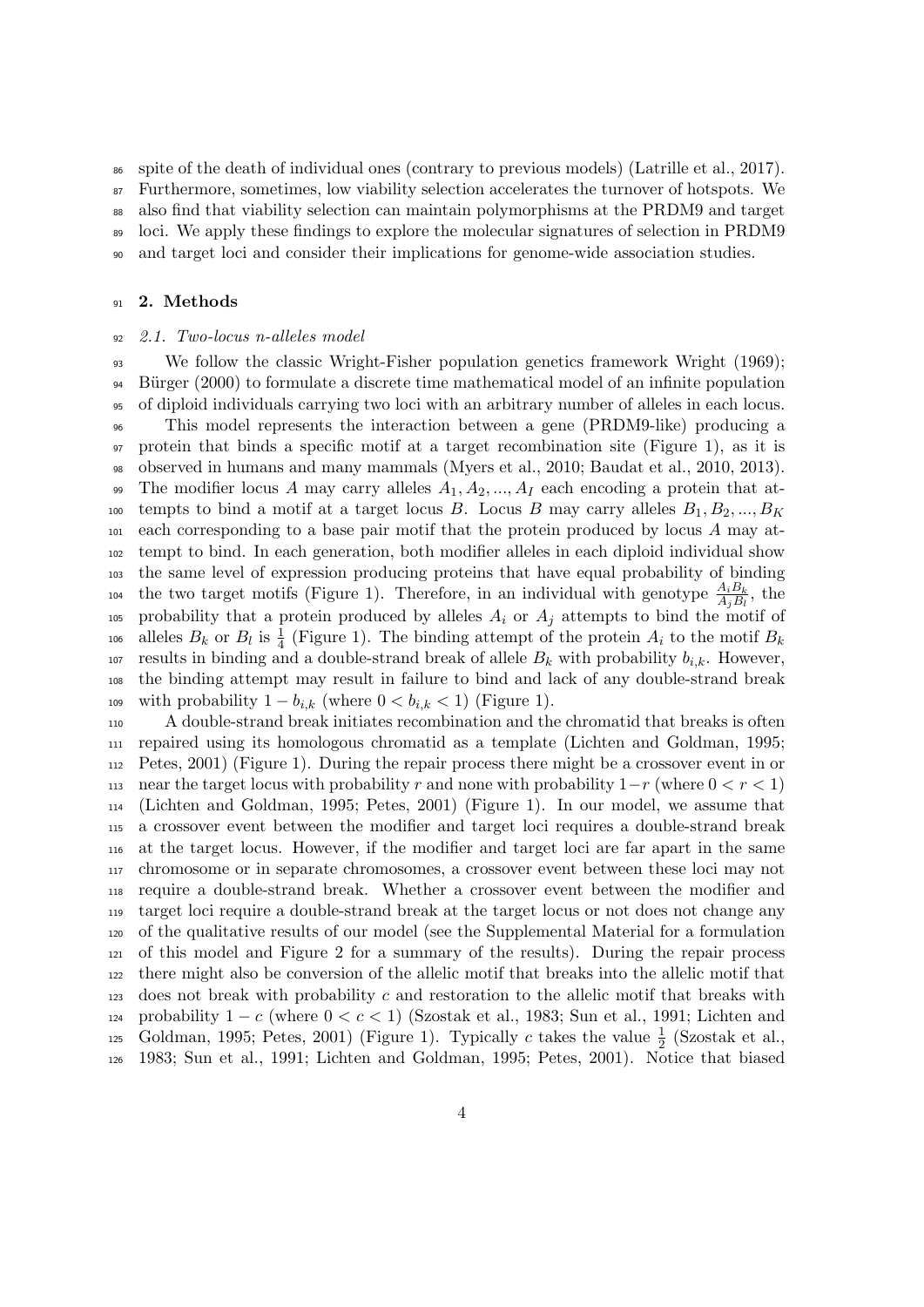<sup>127</sup> gene conversion results in the over-transmission of the allele that is less likely to break <sup>128</sup> (Boulton et al., 1997; Petes, 2001) (Figure 1).

 Recombination ends up with Mendelian segregation of alleles into gametes. Following previous models (Boulton et al., 1997; Pineda-Krch and Redfield, 2005; Peters, 2008;  $_{131}$  Ubeda and Wilkins, 2011; Latrille et al., 2017), we assume that individuals undergoing recombination at the target locus have proper chromosomal segregation and do not suffer any fitness cost, while individuals that do not undergo recombination at the target locus have defective chromosomal segregation producing aneuploid (non-viable) gametes 135 with probability f (where  $0 < f < 1$ ) (Figure 1). Therefore, the fitness of individuals experiencing a recombination event is 1 but the fitness of individuals not experiencing 137 a recombination event is  $1 - f$  (Figure 1). Proper chromosomal segregation, however, often requires a crossover event rather than a recombination event (Baker et al., 1976; Koehler et al., 1996; Hassold and Hunt, 2001; Louis and Borts, 2003; Brick et al., 2012; Alves et al., 2017). Whether it is a crossover or a recombination event that determine the probability of proper chromosomal segregation does not change any of the qualitative results of our model (see the Supplemental Material for a formulation of this model and Figure 2 for a summary of the results).

144 Let  $x_{i,k}$  be the frequency of haplotype  $A_iB_k$  in gametes. Notice that  $0 \le x_{i,k} \le 1$  and <sup>145</sup>  $\sum_{i,k} x_{i,k} = 1$ . Random union of gametes results in an embryo with genotype  $\frac{A_i B_k}{A_j B_l}$  with 146 frequency  $x_{i,k}x_{j,l}$ . The probability that this embryo reaches adulthood is independent of <sup>147</sup> its genotype, but its genotype determines the outcome of meiosis in adults. In particular, <sup>148</sup> the probability that during meiosis the protein produced by the modifier locus breaks targets  $B_k$  and  $B_l$  are  $\bar{b}_{ij,k} = \frac{1}{2}$  $\frac{1}{2}(b_{i,k} + b_{j,k})$  and  $\bar{b}_{ij,l} = \frac{1}{2}$ 149 targets  $B_k$  and  $B_l$  are  $b_{ij,k} = \frac{1}{2}(b_{i,k} + b_{j,k})$  and  $b_{ij,l} = \frac{1}{2}(b_{i,l} + b_{j,l})$  respectively, and the probability that it breaks one of the targets is  $\bar{\bar{b}}_{ij,kl} = \frac{1}{2}$ <sup>150</sup> probability that it breaks one of the targets is  $\bar{\bar{b}}_{ij,kl} = \frac{1}{2}(\bar{b}_{ij,k} + \bar{b}_{ij,l})$ . The probability that <sup>151</sup> during meiosis a double-strand break is followed by a crossover event between alleles at  $152$  locus A and B is r, and the probability that the motif that breaks is converted into the <sup>153</sup> motif that does not break is c. Recombination at the target locus is followed by correct <sup>154</sup> Mendelian segregation of haplotypes into gametes but in the absence of recombination 155 segregation of haplotypes is incorrect with probability  $f$ . Haplotype segregation brings <sup>156</sup> us back to the beginning of our census.

157 The frequency of haplotype  $A_i B_k$  in gametes in the next generation is:

$$
x'_{i,k} = \frac{1}{\bar{w}} \sum_{j,l} \frac{1}{2} [(\bar{b}_{ij,kl} + (1 - \bar{b}_{ij,kl})(1 - f))x_{i,k}x_{j,l} - \frac{1}{4}c(\bar{b}_{ij,k}x_{i,k}x_{j,l} - \bar{b}_{ij,l}x_{i,l}x_{j,k}) - \frac{1}{2}(1 - c)r\bar{b}_{ij,kl}(x_{i,k}x_{j,l} - x_{i,l}x_{j,k})]
$$
(1)

<sup>158</sup> where prime represents the next generation and:

$$
\bar{w} = \sum_{i,k} \sum_{j,l} \frac{1}{2} [\bar{b}_{ij,kl} + (1 - \bar{b}_{ij,kl})(1 - f)] x_{i,k} x_{j,l} \tag{2}
$$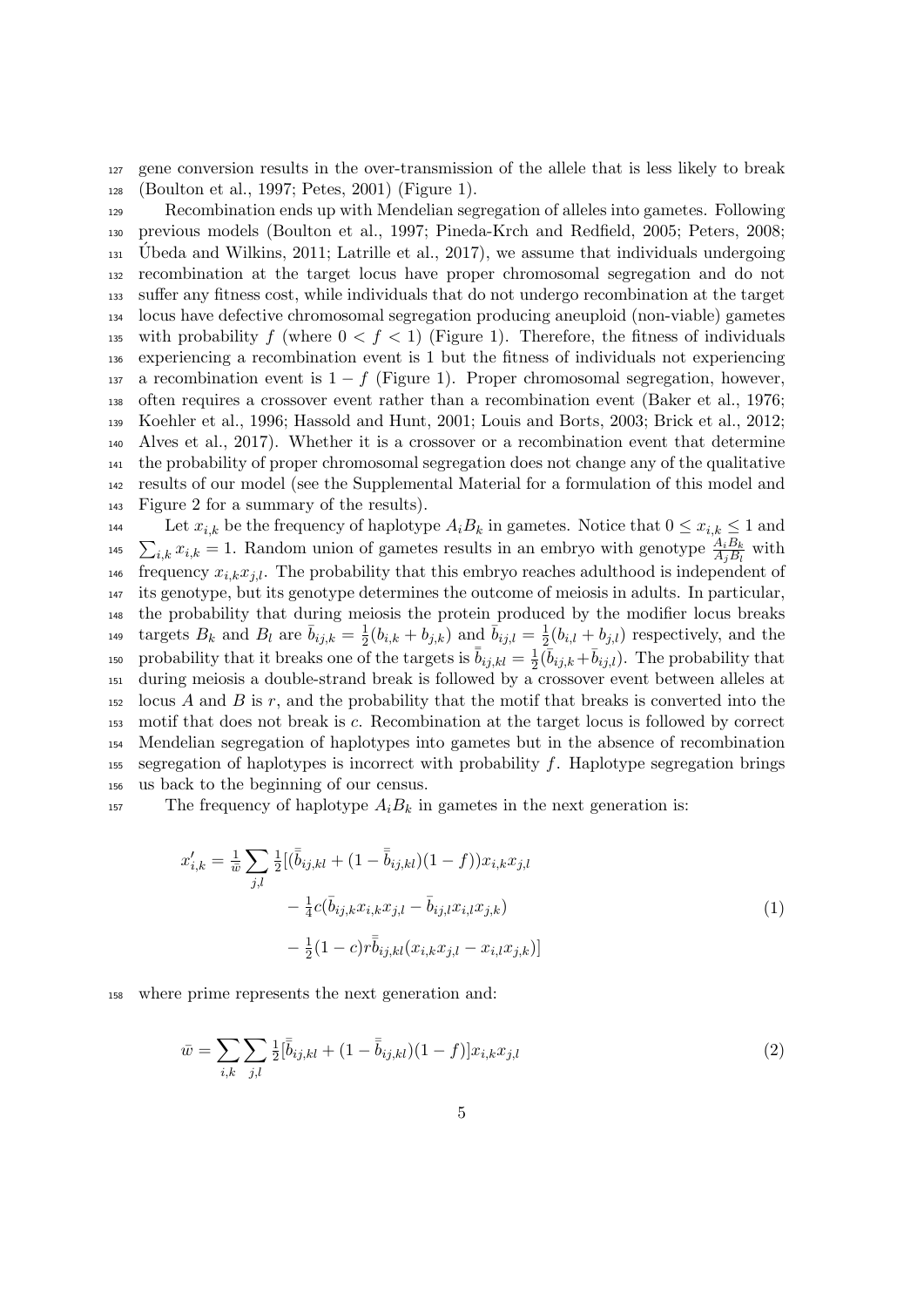is the population mean fitness. These changes in haplotype frequency underpin changes in the population mean crossover rate at the target locus:

$$
\bar{r} = \frac{1}{2}r \sum_{i,k} \sum_{j,l} \bar{\bar{b}}_{ij,kl} x_{i,k} x_{j,l} \tag{3}
$$

which is the phenotype whose evolution we are interested in.

 Our model greatly differs from all other attempts to incorporate binding specificity (PRDM9-like genes) into the mechanism of recombination hotspots (Ubeda and Wilkins, ´ 2011; Latrille et al., 2017), as previous models relied on simulations while we present analytic results (although see Latrille et al. (2017) for a one locus model approximating the frequency of PRDM9-like alleles in an infinite population).

#### 2.2. Two-locus two-allele model

<sup>168</sup> We consider the above model in the particular case when there are two alleles  $(A_1, A_2)$ 169 at the modifier locus and two alleles  $(B_1, B_2)$  at the only target locus, resulting in four 170 different haplotypes  $(A_1B_1, A_1B_2, A_2B_1, A_2B_2)$ . Henceforth, we assume that a match between the subscripts of the modifier allele producing the binding protein and the allelic sequence that is the target of this protein results in a double-strand break with 173 probability b (where  $0 < b < 1$ ) and a mismatch between the subscripts prevents a double-strand break. For our modelling purposes this translates into:

$$
b_{i,k} = \begin{cases} b & \text{if } i = k \\ 0 & \text{if } i \neq k. \end{cases}
$$

175 Notice that two of these haplotypes  $(A_1B_1, A_2B_2)$  correspond to haplotypes produc- ing a protein that matches its own recognition sequence (recombination enabling hap- lotypes) and the other two  $(A_1B_2, A_2B_1)$  correspond to haplotypes producing a protein that does not match its own recognition sequence (recombination disabling haplotypes). The dynamic system describing the change in frequency over time of each of these haplotypes can be obtained from replacing generic subscripts i and k by specific sub-181 scripts 1 and 2 in equation (1). The frequency of haplotype  $A_iB_k$  in gametes in the next generation is:

$$
\bar{w}x'_{1,1} = \left(\frac{1}{4}b + \frac{1}{2}(1 - \frac{1}{2}b)(1 - f) + \frac{1}{4}bfx_{1,1} - \frac{1}{8}bcx_{1,2}\right)x_{1,1} - \frac{1}{8}b\left(\frac{1}{2}c + (1 - c)r\right)D
$$
\n
$$
\bar{w}x'_{1,2} = \left(\frac{1}{4}b + \frac{1}{2}(1 - \frac{1}{2}b)(1 - f) - \frac{1}{4}bfx_{1,2} + \frac{1}{8}bcx_{1,1}\right)x_{1,2} + \frac{1}{8}b\left(\frac{1}{2}c + (1 - c)r\right)D
$$
\n
$$
\bar{w}x'_{2,1} = \left(\frac{1}{4}b + \frac{1}{2}(1 - \frac{1}{2}b)(1 - f) - \frac{1}{4}bfx_{2,1} + \frac{1}{8}bcx_{2,2}\right)x_{2,1} + \frac{1}{8}b\left(\frac{1}{2}c + (1 - c)r\right)D
$$
\n
$$
\bar{w}x'_{2,2} = \left(\frac{1}{4}b + \frac{1}{2}(1 - \frac{1}{2}b)(1 - f) + \frac{1}{4}bfx_{2,2} - \frac{1}{8}bcx_{2,1}\right)x_{2,2} - \frac{1}{8}b\left(\frac{1}{2}c + (1 - c)r\right)D
$$
\n(4)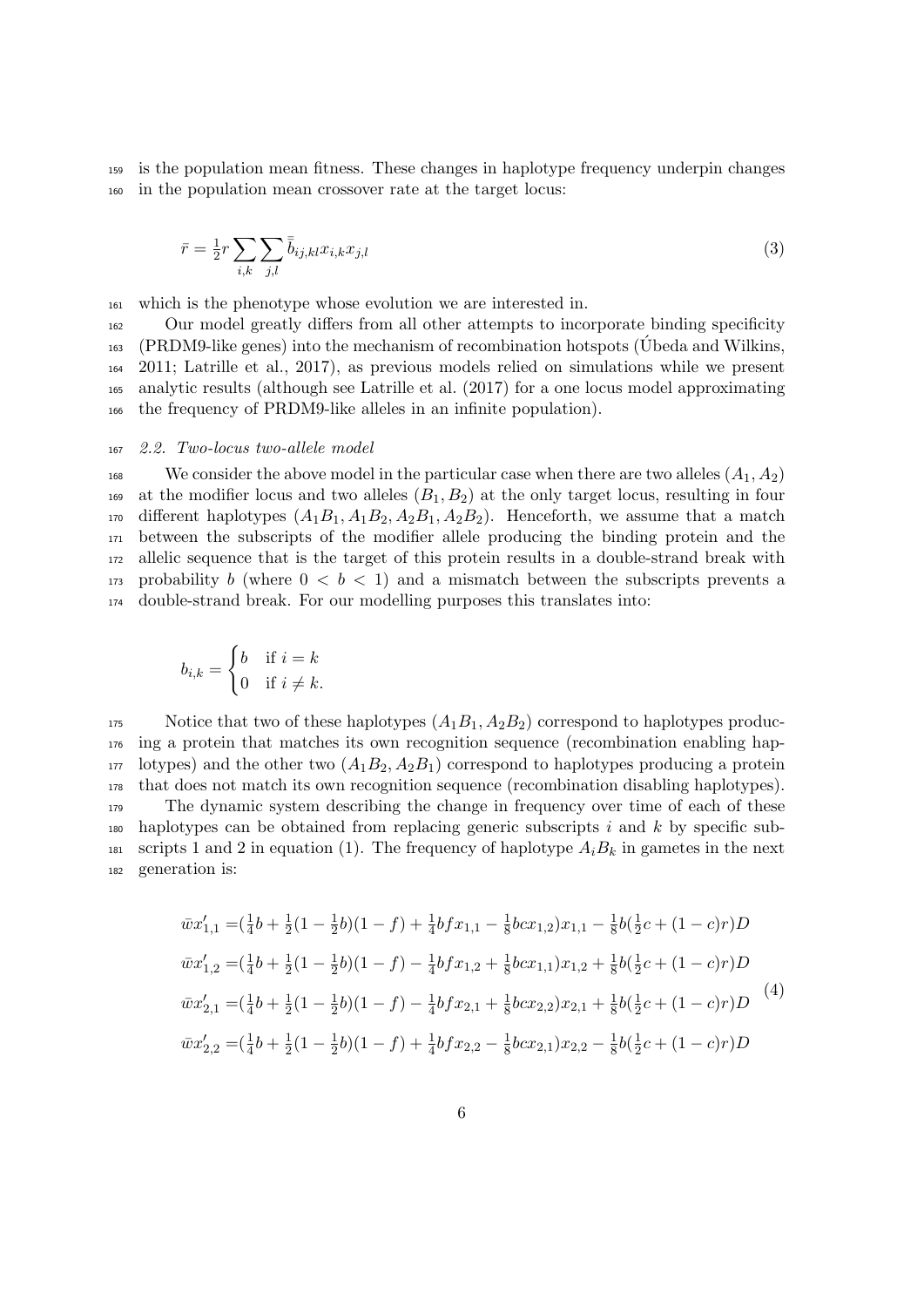<sup>183</sup> where

$$
\bar{w} = \frac{1}{4}b + \frac{1}{2}(1 - \frac{1}{2}b)(1 - f) + \frac{1}{4}bf(x_{1,1}^2 + x_{2,2}^2 - x_{1,2}^2 - x_{2,1}^2)
$$
\n(5)

<sup>184</sup> is the population mean fitness and:

$$
D = x_{1,1}x_{2,2} - x_{1,2}x_{2,1} \tag{6}
$$

<sup>185</sup> is the linkage disequilibrium.

186 To simplify the analysis, we define parameters  $\alpha, \beta, \gamma$ , and  $\delta$  as follows:

$$
\bar{w}x'_{i,k} = \left(\underbrace{\frac{1}{4}b + \frac{1}{2}(1 - \frac{1}{2}b)(1 - f)}{\alpha} \pm \underbrace{\frac{1}{4}bf}{\beta}x_{i,k} \pm \underbrace{\frac{1}{8}bc}_{\gamma}x_{i,l}\right)x_{i,k} \pm \underbrace{\frac{1}{8}b(\frac{1}{2}c + (1 - c)r)}_{\delta}D\tag{7}
$$

<sup>187</sup> which allows us to re-write the system of equations (4) as follows:

$$
\bar{w}x'_{1,1} = (\alpha + \beta x_{1,1} - \gamma x_{1,2})x_{1,1} - \delta D
$$
  
\n
$$
\bar{w}x'_{1,2} = (\alpha - \beta x_{1,2} + \gamma x_{1,1})x_{1,2} + \delta D
$$
  
\n
$$
\bar{w}x'_{2,1} = (\alpha - \beta x_{2,1} + \gamma x_{2,2})x_{2,1} + \delta D
$$
  
\n
$$
\bar{w}x'_{2,2} = (\alpha + \beta x_{2,2} - \gamma x_{2,1})x_{2,2} - \delta D
$$
\n(8)

<sup>188</sup> with population mean fitness:

$$
\bar{w} = \alpha + \beta (x_{1,1}^2 - x_{1,2}^2 - x_{2,1}^2 + x_{2,2}^2). \tag{9}
$$

189 Notice that  $0 < \alpha, \beta, \gamma, \delta < 1$ . This two-locus two-allele model shares some similarities with the well-known symmetric viability model of Karlin and Feldman (Karlin et al., 1970; B¨urger, 2000), albeit our model is not symmetrical and therefore the results of the symmetric viability model do not carry over.

#### <sup>193</sup> 3. Results

## <sup>194</sup> 3.1. Equilibria

195 We apply the equilibrium conditions  $(x'_{i,k} = x_{i,k} = x^*_{i,k}$  for all  $i, k$ ) to system (8) to <sup>196</sup> find five equilibria with biological meaning; where all haplotype frequencies lie between 197 (and including) 0 and 1. Let  $\mathbf{x}^{*e} = (x_{1,1}^{*e}, x_{1,2}^{*e}, x_{2,1}^{*e}, x_{2,2}^{*e})$  denote the haplotype frequencies 198 at equilibrium  $e$  where  $e$  is between one and five.

<sup>199</sup> The first four equilibria correspond to the corners of the three dimensional simplex: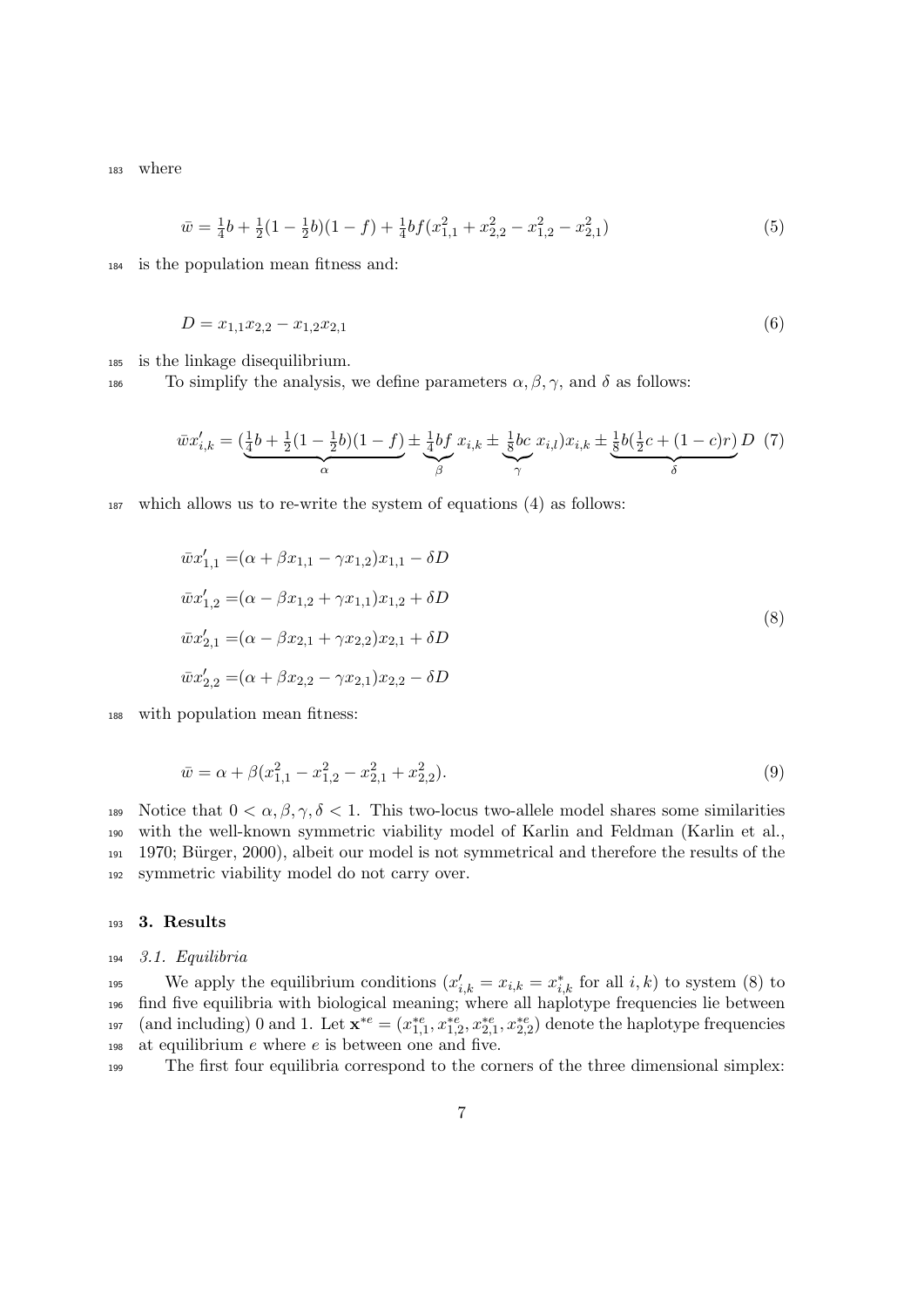$$
\mathbf{x}^{*1} = (1, 0, 0, 0)
$$
  
\n
$$
\mathbf{x}^{*2} = (0, 1, 0, 0)
$$
  
\n
$$
\mathbf{x}^{*3} = (0, 0, 1, 0)
$$
  
\n
$$
\mathbf{x}^{*4} = (0, 0, 0, 1).
$$
  
\n(10)

200 Notice that equilibria 1 and 4,  $\mathbf{x}^{*1}$  and  $\mathbf{x}^{*4}$ , correspond to the fixation of one of the two recombination enabling haplotypes,  $x_{1,1}$  and  $x_{2,2}$  respectively. Equilibria 2 and 3,  $\mathbf{x}^{*2}$ 201  $202$  and  $\mathbf{x}^{*3}$ , correspond to the fixation of one of the two recombination disabling haplotypes, 203  $x_{1,2}$  and  $x_{2,1}$  respectively (Figure 2).

<sup>204</sup> The last equilibrium can be obtained by noticing some symmetries of our model. In 205 particular, if at any point  $x_{1,1} = x_{2,2}$  and  $x_{1,2} = x_{2,1}$ , this remains so in the future. 206 To see this, notice that if  $x_{1,1} = x_{2,2}$  and  $x_{1,2} = x_{2,1}$ , the difference equations become  $x'_{1,1} = x'_{2,2}$  and  $x'_{1,2} = x'_{2,1}$  and the changes in  $x_{1,1}$  and  $x_{1,2}$  are equal to the changes in 208  $x_{2,2}$  and  $x_{2,1}$  respectively. Also note that if  $x_{1,1} = x_{2,2}$  and  $x_{1,2} = x_{2,1}$  and keeping in 209 mind that  $x_{1,1} + x_{1,2} + x_{2,1} + x_{2,2} = 1$ , we also have that  $2x_{1,1} + 2x_{1,2} = 1$  and thus 210  $x_{1,2} = \frac{1}{2} - x_{1,1}.$ 

<sup>211</sup> The existence of a one dimensional manifold which is invariant in the interior of <sup>212</sup> the state space implies that there is a symmetric equilibrium. The dynamics on this <sup>213</sup> manifold are described by a single difference equation:

$$
\bar{w}x_{1,1}^{\prime} = (\alpha + \beta x_{1,1} - \gamma(\frac{1}{2} - x_{1,1}))x_{1,1} - \delta(x_{1,1} - \frac{1}{4})
$$
\n(11)

<sup>214</sup> with population mean fitness:

$$
\bar{w} = \alpha + 2\beta (x_{1,1} - \frac{1}{4}). \tag{12}
$$

215 Applying the equilibrium condition  $(x'_{1,1} = x_{1,1} = x^*_{1,1})$  to the previous equation <sup>216</sup> yields the symmetric equilibrium:

$$
\mathbf{x}^{*5} = (x_{1,1}^{*5}, \frac{1}{2} - x_{1,1}^{*5}, \frac{1}{2} - x_{1,1}^{*5}, x_{1,1}^{*5})
$$
  

$$
x_{1,1}^{*5} = \frac{1}{4} + \frac{1}{4} \frac{2\delta - \sqrt{(2\delta)^2 + (\gamma - \beta)^2}}{\gamma - \beta}.
$$
 (13)

<sup>217</sup> At this equilibrium, the linkage disequilibrium is:

$$
D^* = x_{1,1}^{*5} - \frac{1}{4} = \frac{1}{4} \frac{2\delta - \sqrt{(2\delta)^2 + (\gamma - \beta)^2}}{\gamma - \beta},\tag{14}
$$

<sup>218</sup> and the population mean fitness is: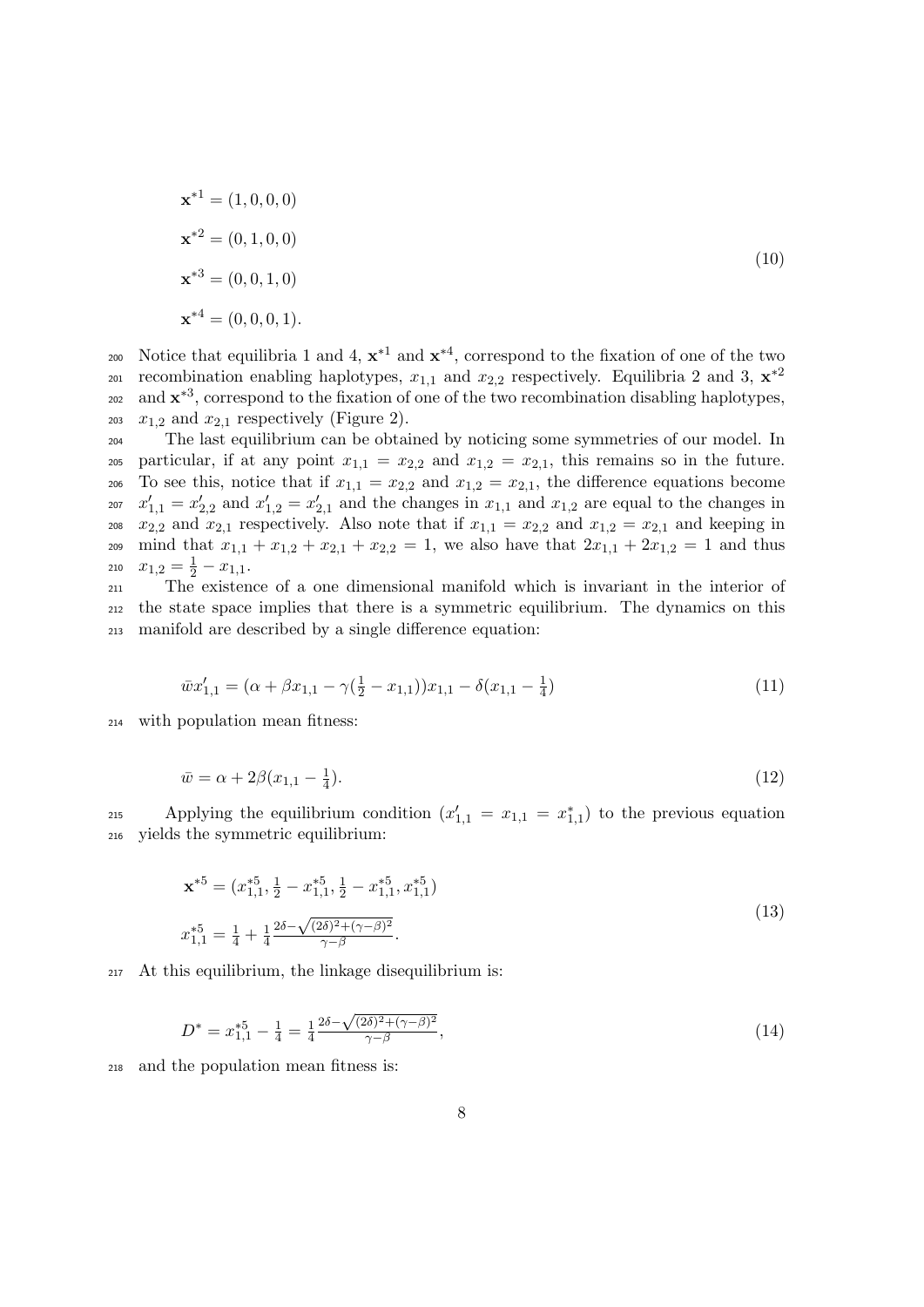$$
\bar{w}^* = \alpha + 2\beta(x_{1,1}^* - \frac{1}{4}) = \alpha + 2\beta D^*.
$$
\n(15)

219 Notice that equilibrium  $x^{*5}$  corresponds to a polymorphism where all haplotypes (re-<sup>220</sup> combination enablers and disablers) are preserved.

 $_{221}$  Finally, we can re-write the expression for equilibrium  $x^{*5}$  in terms of the original <sup>222</sup> parameters of our model:

$$
x_{1,1}^{*5} = \frac{1}{4} + \frac{1}{4} \frac{\frac{1}{2}c + (1-c)r - \sqrt{(\frac{1}{2}c + (1-c)r)^2 + (\frac{1}{2}c - f)^2}}{\frac{1}{2}c - f}
$$
\n(16)

<sup>223</sup> 3.2. Stability

224 The stability of an equilibrium  $\mathbf{x}^*e$  of a map  $\mathbf{x}' = \mathbf{g}(\mathbf{x})$  is determined by studying the eigenvalues  $\lambda^e$  of the Jacobian matrix **J** of the map evaluated at the equilibrium, that is 226 **J**<sub>|x=x<sup>\*e</sup>. For brevity, we will refer to the eigenvalues  $\lambda_i^e$  as the eigenvalues of equilibrium</sub> <sup>227</sup> **x**<sup>\*e</sup>. If the modulus of all eigenvalues of equilibrium  $\mathbf{x}^{*e}$  are less than one ( $|\lambda_i^e|$  < 1 for 228 all  $i = 1,...n$ , the equilibrium is linearly stable (where |z| denotes the modulus of a 229 number z that may have real Re(z) and imaginary  $\text{Im}(z)$  components and is defined as 230  $|z| = \sqrt{\text{Re}(z)^2 + \text{Im}(z)^2}$ . If the modulus of at least one eigenvalue of equilibrium  $\mathbf{x}^{*e}$  is 231 greater than one  $(|\lambda_i^e| > 1$  for any  $i = 1, ...n$ , the equilibrium is linearly unstable.

The specifics of our model simplify the calculation of the Jacobian at equilibrium. In particular, our model describes changes in haplotype frequencies. To ensure that all frequencies add up to one at all times, the changes in frequency are normalized and the system is of the form:

$$
\mathbf{x}' = \frac{\mathbf{g}(\mathbf{x})}{\bar{w}(\mathbf{x})} \tag{17}
$$

where  $\bar{w}(\mathbf{x}) = \mathbf{1}^T \mathbf{g}(\mathbf{x})$ , 1 is a vector with all entries equal to one, and subscript T is the transpose operator. The Jacobian of this system is:

$$
\mathbf{J} = D_x \frac{\mathbf{g}(\mathbf{x})}{\bar{w}(\mathbf{x})} = \frac{D_x \mathbf{g}(\mathbf{x})}{\bar{w}(\mathbf{x})} - \frac{\mathbf{g}(\mathbf{x})}{\bar{w}(\mathbf{x})} \frac{\mathbf{1}^T D_x \mathbf{g}(\mathbf{x})}{\bar{w}(\mathbf{x})},\tag{18}
$$

where  $D_x$  is the total derivative with respect to x. Evaluated at equilibrium  $\mathbf{x}^*$  the Jacobian reduces to:

$$
\mathbf{J}\big|_{\mathbf{x}=\mathbf{x}^*} = \frac{1}{\bar{w}(\mathbf{x}^*)} (\mathbf{I} - \mathbf{x}^* \mathbf{1}^T) D_x \mathbf{g}(\mathbf{x})\big|_{\mathbf{x}=\mathbf{x}^*}.
$$
 (19)

<sup>232</sup> where I is the identity matrix.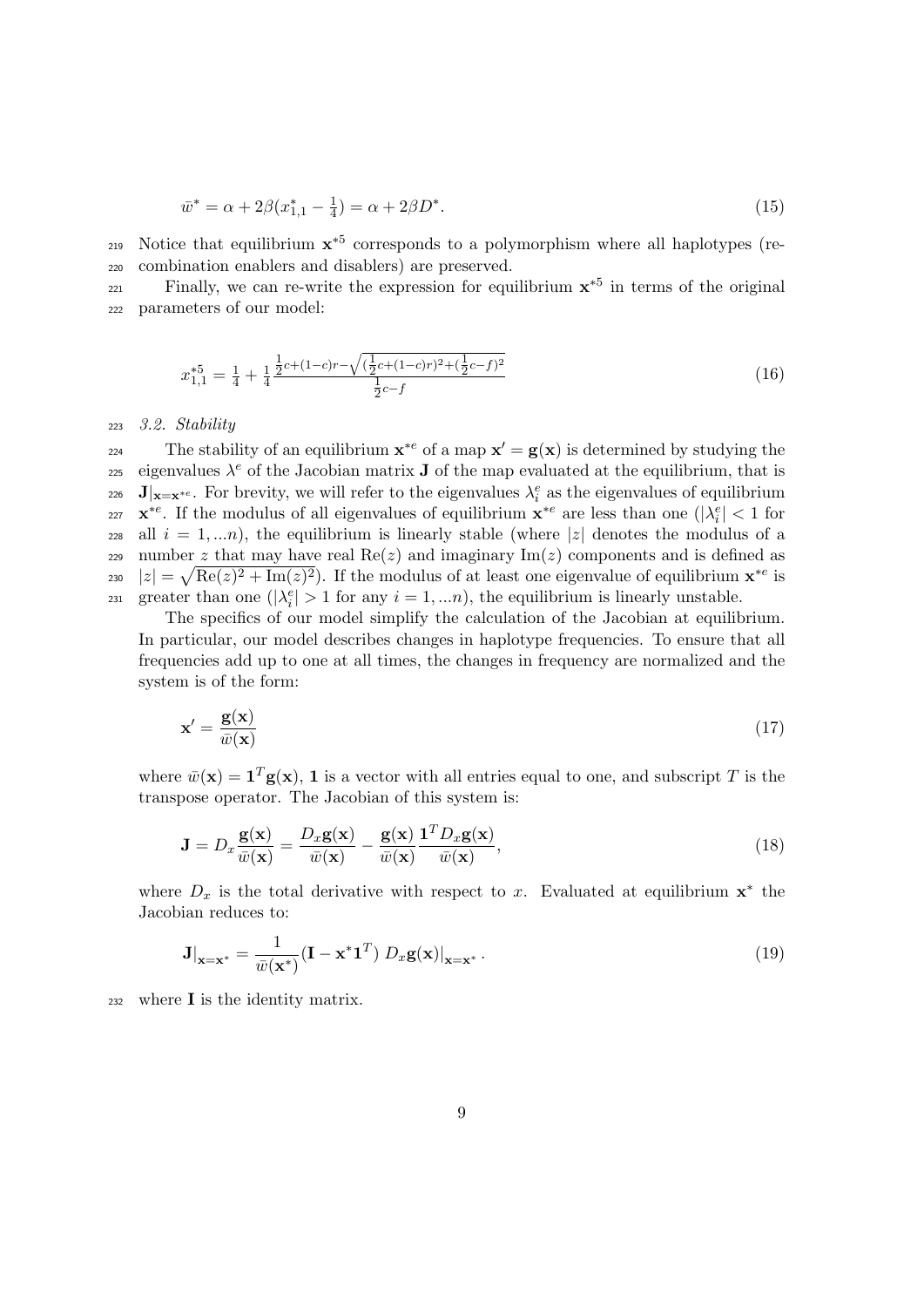## <sup>233</sup> 3.2.1. Corner equilibria

The eigenvalues of corner equilibria  $x^{*1}$  and  $x^{*4}$  are equal and given by:

$$
\{\lambda_1^1, \lambda_2^1, \lambda_3^1, \lambda_4^1\} = \{\lambda_1^4, \lambda_2^4, \lambda_3^4, \lambda_4^4\} = \left(0, \frac{\alpha}{\alpha + \beta}, \frac{\alpha + \gamma}{\alpha + \beta}, \frac{\alpha - \delta}{\alpha + \beta}\right). \tag{20}
$$

234 All eigenvalues of corner equilibrium  $x^{*1}$  are real numbers, and  $x^{*1}$  is stable if all <sup>235</sup>  $\lambda_{1-4}^1$  lie between 1 and -1.

236 1. Condition  $-1 < \lambda_2^1 < 1$  is always satisfied.

237 2. Condition  $-1 < \lambda_3^1 < 1$  implies the satisfaction of:

238 i.  $\lambda_3^1 < 1$  which requires that  $\beta > \gamma$ . <sup>239</sup> ii.  $\lambda_3^1 > -1$  which is always satisfied.

240 3. Condition  $-1 < \lambda_4^1 < 1$  implies the satisfaction of:

<sup>241</sup> i.  $\lambda_4^1 < 1$  which is always satisfied.

<sup>242</sup> ii.  $\lambda_4^1 > -1$  which requires that  $2\alpha + \beta - \delta > 0$  which is always satisfied for the <sup>243</sup> original parameters of our model.

<sup>244</sup> To summarize, corner equilibria  $\mathbf{x}^{*1}$  and  $\mathbf{x}^{*4}$  are stable  $(-1 < \lambda_{2-4}^1 < 1)$  if  $\beta > \gamma$ <sup>245</sup>  $(f > \frac{1}{2}c$  in terms of the original parameters) but unstable (saddles)  $(-1 < \lambda_{2,4}^1 < 1$  but 246  $\lambda_3^1 > 1$ ) if  $\beta < \gamma$   $(f < \frac{1}{2}c)$  (see Table 1 and Figure 2).

The eigenvalues of corner equilibria  $x^{*2}$  and  $x^{*3}$  are equal and given by:

$$
\{\lambda_1^2, \lambda_2^2, \lambda_3^2, \lambda_4^2\} = \{\lambda_1^3, \lambda_2^3, \lambda_3^3, \lambda_4^3\} = \left(0, \frac{\alpha}{\alpha - \beta}, \frac{\alpha - \gamma}{\alpha - \beta}, \frac{\alpha - \delta}{\alpha - \beta}\right). \tag{21}
$$

247 All eigenvalues of corner equilibrium  $x^{2}$  are real numbers, and  $x^{2}$  is stable if all <sup>248</sup>  $\lambda_{1-4}^2$  lie between 1 and -1.

249 1. Condition  $-1 < \lambda_2^2 < 1$  implies the satisfaction of:

<sup>250</sup> i.  $\lambda_2^2 < 1$  which is never satisfied.

<sup>251</sup> ii.  $\lambda_2^2 > -1$  which is always satisfied.

252 2. Condition  $-1 < \lambda_3^2 < 1$  implies the satisfaction of:

<sup>253</sup> i.  $\lambda_3^2 < 1$  which requires that  $\beta < \gamma$ .

<sup>254</sup> ii.  $\lambda_3^2 > -1$  which is always satisfied for the original parameters of our model.

To summarise, corner equilibria  $x^{*2}$  and  $x^{*3}$  are unstable  $(\lambda_2^2 > 1)$ . If  $\beta < \gamma$   $(f < \frac{1}{2}c)$ <sup>256</sup> these equilibria are saddles  $(\lambda_2^2 > 1$  but  $-1 < \lambda_3^2 < 1$ ) (see Table 1 and Figure 2).

<sup>257</sup> 3.2.2. Heteroclinic orbit

Here we show the existence of a heteroclinic orbit between the corner equilibria in our state space:  $\ldots x^{*1} \to x^{*2} \to x^{*4} \to x^{*3} \to x^{*1} \ldots$  To do so, we need to show that the subspaces in which the heteroclinic orbit travels are invariant. A set,  $C \subseteq \mathbb{R}^n$ , is an invariant set with respect to the map  $x' = g(x)$  if, for every orbit  $\phi$  it is true that  $\phi_t(x) \in C \implies \phi_\tau(x) \in C$  for all  $\tau > t$  where  $t, \tau \in \mathbb{N}_+$ . The subspaces in which our heteroclinic orbit travels are described by the lines joining each of the corners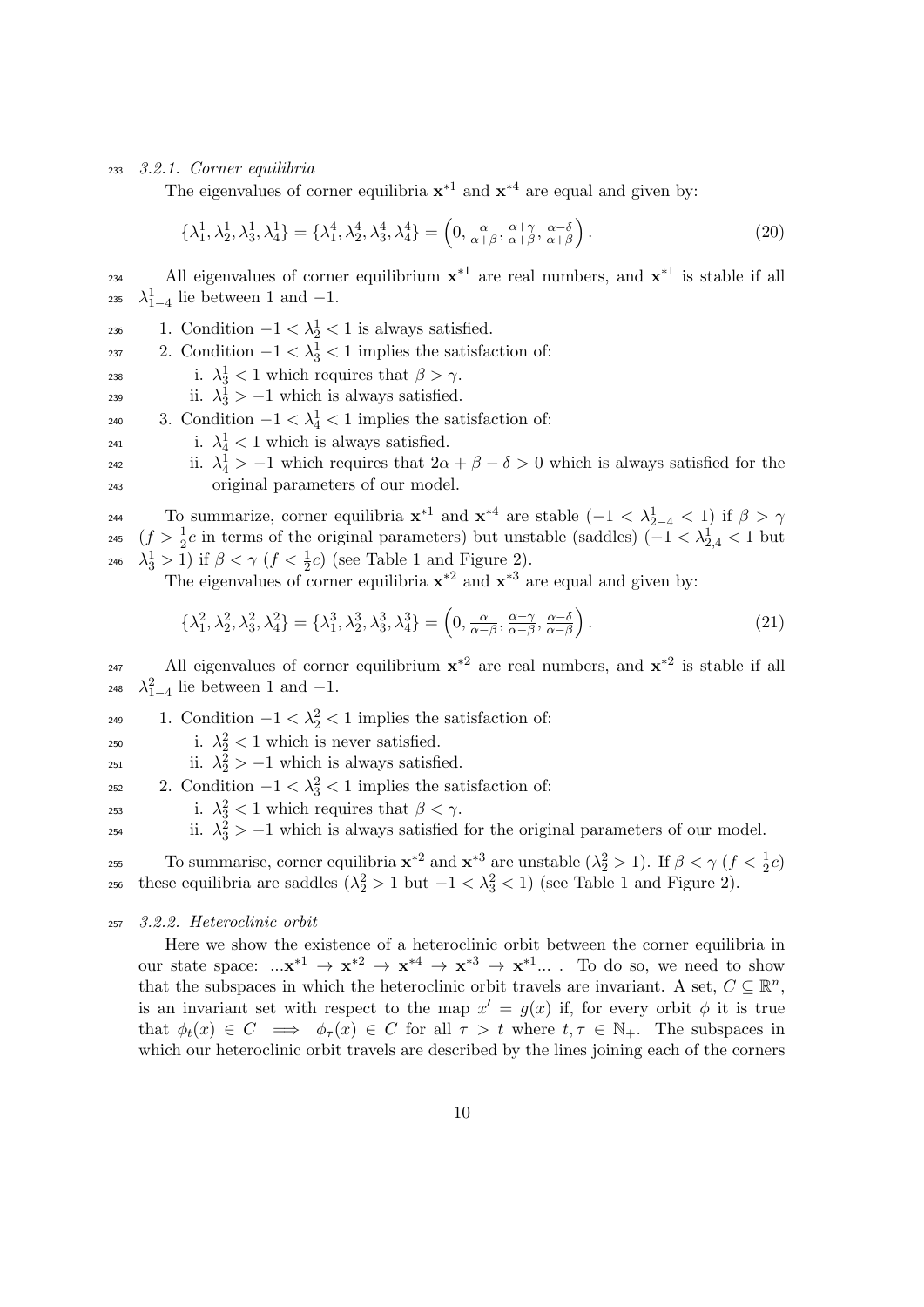of our simplex, namely:  $(x_{1,1}, 1 - x_{1,1}, 0, 0), (0, x_{1,2}, 0, 1 - x_{1,2}), (0, 0, 1 - x_{2,2}, x_{2,2}),$  $(1 - x_{2,1}, 0, x_{2,1}, 0)$ . Our system can be written in the form:

$$
\bar{w}x'_{i,k} = (\alpha + \epsilon \beta x_{i,k} - \epsilon \gamma x_{i,l})x_{i,k} - \epsilon \delta(x_{i,k}x_{j,l} - x_{i,l}x_{j,k}),
$$
\n(22)

258 where  $\epsilon = 1$  for  $(i, k) = (1, 1)$  and  $(2, 2)$ , and  $\epsilon = -1$  for  $(i, k) = (1, 2)$  and  $(2, 1)$ . From 259 the system written in this form, it is easy to see that if  $x_{i,k} = 0$  and  $x_{i,l} = 0$  or  $x_{j,k} = 0$ 260 for  $(i, k, j, l) \in 1, 2$  then  $x'_{i,k} = 0$ . In particular for the heteroclinic orbit we consider, 261 either when  $x_{2,2} = 0$  then  $x_{2,1} = 0$  and  $x'_{2,2} = 0$ , when  $x_{2,1} = 0$  then  $x_{1,1} = 0$  and 262  $x'_{2,1} = 0$ , when  $x_{1,1} = 0$  then  $x_{1,2} = 0$  and  $x'_{1,1} = 0$ , and when  $x_{1,2} = 0$  then  $x_{2,2} = 0$ 263 and  $x'_{1,2} = 0$ . This means that any subspace where  $x_{i,k} = 0$  and  $x_{i,l} = 0$  or  $x_{j,k} = 0$  is <sup>264</sup> invariant and thus all subspaces considered in our system are invariants.

265 When  $\beta < \gamma$  ( $f < \frac{1}{2}c$  in terms of the original parameters) all corner equilibria are saddles with one incoming and one outgoing eigenvector situated within the lines connecting the corner equilibria. Under the action of our system, the invariant subspaces have orbits which tend always away from one saddle equilibrium and towards another 269 saddle equilibrium, thus implying the existence of a heteroclinic orbit. When  $\beta < \gamma$ , this heteroclinic orbit is stable (Russell et al., 2019).

# <sup>271</sup> 3.2.3. Internal equilibrium

Calculating the eigenvalues of the internal equilibrium  $x^{*5}$  using the original Jacobian matrix in (19) leads to intractable results. To attain eigenvalues that are tractable, we transform the vector **x** into the vector **y** using the linear transformation  $y = Mx$  where:

$$
\mathbf{M} = \begin{bmatrix} 1 & 1 & 1 & 1 \\ 1 & -1 & -1 & 1 \\ 1 & 1 & 0 & 0 \\ 1 & 0 & 1 & 0 \end{bmatrix} .
$$
 (23)

The dynamics in the vicinity of the equilibrium for the transformed variables are:

$$
\mathbf{y}' = \mathbf{M}\mathbf{x}' = \mathbf{M}\mathbf{J}\mathbf{x} = \mathbf{M}\mathbf{J}\mathbf{M}^{-1}\mathbf{y},\tag{24}
$$

where the matrix  $\text{MJM}^{-1}$  is given by:

$$
\mathbf{M}\mathbf{J}\mathbf{M}^{-1} = \mathbf{M}\frac{1}{\bar{w}^*}(\mathbf{I} - \mathbf{x}^*\mathbf{1}^T) D_x\mathbf{g}(\mathbf{x})|_{\mathbf{x}=\mathbf{x}^*}\mathbf{M}^{-1}
$$
  
\n
$$
= \begin{bmatrix}\n0 & 0 & 0 & 0 \\
\frac{\beta-\gamma-8D^*(\bar{w}^*+\delta)}{2\bar{w}^*} & -\frac{4D^*(\beta-\gamma)-2(\bar{w}^*-\delta)}{2\bar{w}^*} & 0 & 0 \\
-\frac{\bar{w}^*+\frac{1}{2}\beta}{2\bar{w}^*} & 0 & 1 & \frac{\beta}{2\bar{w}^*} \\
-\frac{\frac{1}{2}(\beta-\gamma)+2D^*+\bar{w}^*}{2\bar{w}^*} & 0 & \frac{\beta-\gamma}{2\bar{w}^*} & \frac{4D^*\gamma+2\bar{w}^*}{2\bar{w}^*}\n\end{bmatrix}.
$$
\n(25)

The eigenvalues of the transformed matrix  $\text{MJM}^{-1}$  are equivalent to the eigenvalues of the original matrix J but they are easier to find. In particular, the eigenvalues of matrix  $\mathbf{MJM}^{-1}$  are:

$$
\{\lambda_1^5, \lambda_2^5, \lambda_3^5, \lambda_4^5\} = \left(0, 1 + \frac{\gamma D^* + \sqrt{\Delta^*}}{\bar{w}^*}, 1 + \frac{\gamma D^* - \sqrt{\Delta^*}}{\bar{w}^*}, 1 - \frac{\delta + 2D^*(\beta - \gamma)}{\bar{w}^*}\right)
$$
(26)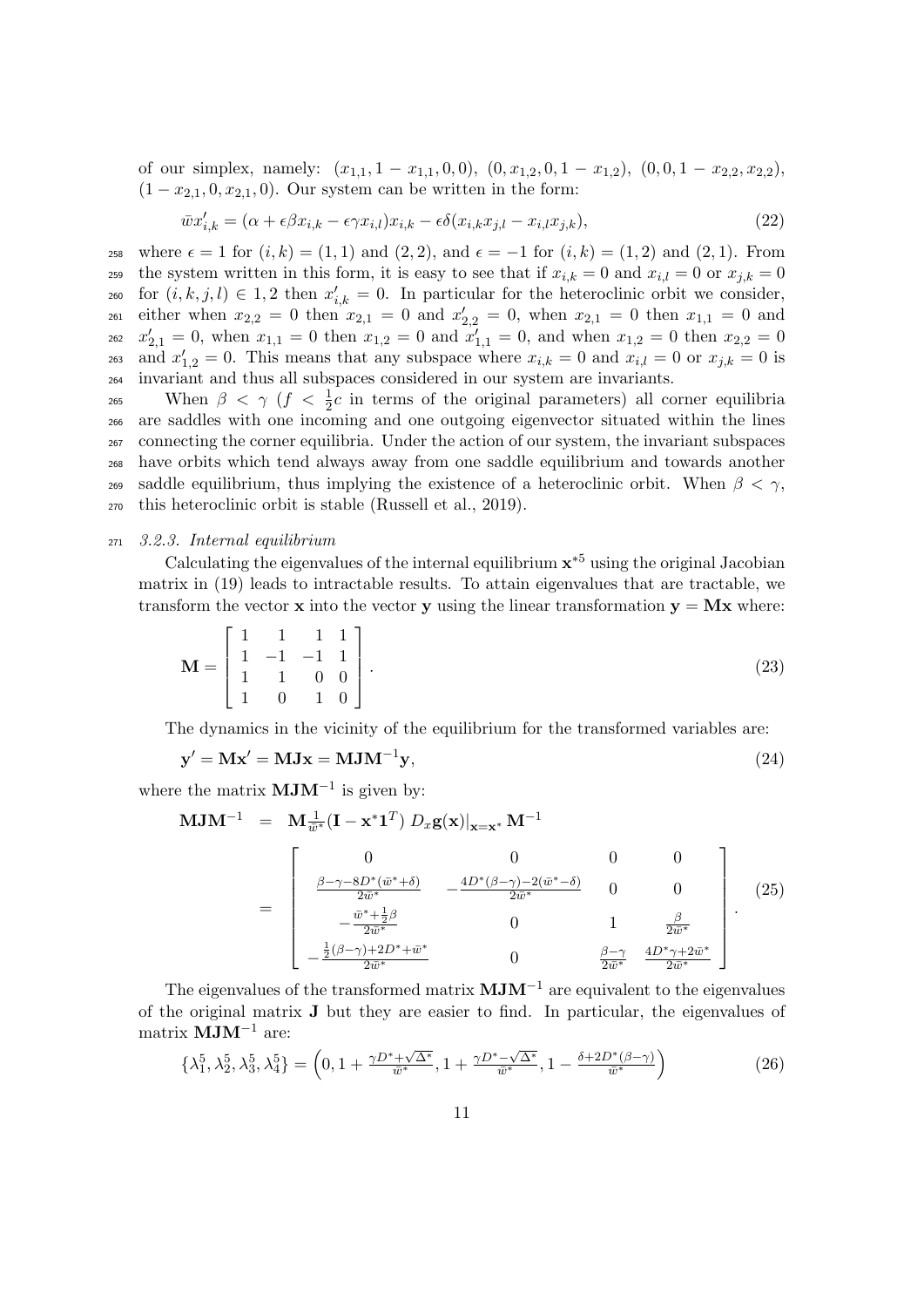| 272<br>273 | where $\Delta^* = (\gamma D^*)^2 + \frac{1}{4}\beta(\beta - \gamma)$ .<br>The eigenvalues of internal equilibrium $x^{*5}$ can be either real or imaginary numbers.                                                                                                                                                                               |
|------------|---------------------------------------------------------------------------------------------------------------------------------------------------------------------------------------------------------------------------------------------------------------------------------------------------------------------------------------------------|
| 274        | 1. Stability conditions derived from the second and third eigenvalues $\lambda_{2,3}^5$ .                                                                                                                                                                                                                                                         |
| 275        | (a) Eigenvalues $\lambda_{2,3}^5$ are real numbers when $\Delta^* > 0$ . If $\beta > \gamma$ , the later condition                                                                                                                                                                                                                                |
| 276        | is always satisfied, eigenvalues $\lambda_{2,3}^5$ are real numbers, and the stability of the                                                                                                                                                                                                                                                     |
| 277        | internal equilibrium requires that $-1 < \lambda_{2,3}^5 < 1$ . This requirement implies                                                                                                                                                                                                                                                          |
| 278        | the satisfaction of four conditions:                                                                                                                                                                                                                                                                                                              |
| 279        |                                                                                                                                                                                                                                                                                                                                                   |
| 280        | i. Condition $\lambda_2^5$ < 1 requires that $\gamma D^* + \sqrt{\Delta^*}$ < 0 which is never satisfied.                                                                                                                                                                                                                                         |
| 281        |                                                                                                                                                                                                                                                                                                                                                   |
| 282<br>283 | ii. Condition $\lambda_2^5 > -1$ requires that $\gamma D^* + \sqrt{\Delta^*} > -2\bar{w}^*$ which is always<br>satisfied.                                                                                                                                                                                                                         |
|            |                                                                                                                                                                                                                                                                                                                                                   |
| 284<br>285 | iii. Condition $\lambda_3^5$ < 1 requires that $\gamma D^* - \sqrt{\Delta^*}$ < 0 which is always satisfied                                                                                                                                                                                                                                       |
| 286        | because $\gamma D^* < (\gamma D^*)^2 + \frac{1}{4}\beta(\beta - \gamma)$ .                                                                                                                                                                                                                                                                        |
| 287        |                                                                                                                                                                                                                                                                                                                                                   |
| 288        | iv. Condition $\lambda_3^5 > -1$ requires that $\gamma D^* - \sqrt{\Delta^*} > -2\bar{w}^*$ which is always                                                                                                                                                                                                                                       |
| 289        | satisfied because $\alpha > \beta$ given the parametrisation of our model.                                                                                                                                                                                                                                                                        |
| 290        |                                                                                                                                                                                                                                                                                                                                                   |
| 291        | Notice that $\beta > \gamma$ implies that $D^* > 0$ . In particular, from (14) we know that                                                                                                                                                                                                                                                       |
| 292        | $D^* = \frac{1}{2(\beta - \gamma)} \left( \sqrt{\delta^2 + \frac{1}{4} (\beta - \gamma)^2} - \delta \right)$ and given that $\delta^2 + \frac{1}{4} (\beta - \gamma)^2 > \delta^2$ the                                                                                                                                                            |
| 293        | sign of $D^*$ is always equal to the sign of $\beta - \gamma$ .                                                                                                                                                                                                                                                                                   |
| 294        |                                                                                                                                                                                                                                                                                                                                                   |
| 295        | (b) Eigenvalues $\lambda_{2,3}^5$ are complex conjugate numbers when $\Delta^*$ < 0 and thus con-                                                                                                                                                                                                                                                 |
| 296        | dition $\beta < \gamma$ is necessary for having complex eigenvalues. If $\beta > \gamma$ and the                                                                                                                                                                                                                                                  |
| 297        | eigenvalues $\lambda_{2,3}^5$ are complex numbers, the stability of the internal equilibrium                                                                                                                                                                                                                                                      |
| 298        | requires that $ \lambda_{2,3}^5 $ < 1. This requirement implies the satisfaction of a single                                                                                                                                                                                                                                                      |
| 299        | condition.                                                                                                                                                                                                                                                                                                                                        |
| 300        |                                                                                                                                                                                                                                                                                                                                                   |
| 301        | i. Condition $ \lambda_2^5  =  \lambda_3^5  < 1$ requires that $2\gamma \bar{w}^* D^* - \frac{1}{4}\beta(\beta - \gamma) < 0$ . Replac-                                                                                                                                                                                                           |
| 302        | ing $\bar{w}^*$ and $\bar{D}^*$ with their definitions from (15) and (14) respectively, yields<br>the new condition $\alpha - \Omega < 4\delta < \alpha + \Omega$ where $\Omega = \frac{(2\gamma - \beta)\sqrt{\gamma(\beta^3 - \beta^2\gamma + \alpha^2\gamma)}}{\beta\gamma}$ .<br>The term $\Omega$ is equal to $\alpha$ if $\beta = \gamma$ b |
| 303        |                                                                                                                                                                                                                                                                                                                                                   |
| 304        |                                                                                                                                                                                                                                                                                                                                                   |
| 305        | can be shown by calculating the derivative of $\Omega$ with respect to $\beta$ , $\frac{\partial \Omega}{\partial \beta}$ ,                                                                                                                                                                                                                       |
| 306        | which is negative when $\beta < \gamma$ . This is true when $\alpha > \beta$ , $2\delta$ as is the                                                                                                                                                                                                                                                |
| 307        | case given the parametrisation of our model. Because $\Omega$ is greater than $\alpha$                                                                                                                                                                                                                                                            |
| 308        | when $\beta < \gamma$ , the stability condition $\alpha - \Omega < 4\delta < \alpha + \Omega$ can be replaced                                                                                                                                                                                                                                     |
| 309        | by $0 < 4\delta < 2\alpha$ which is always satisfied given the parametrisation of our                                                                                                                                                                                                                                                             |
| 310        | model. Therefore, when eigenvalues $\lambda_{2,3}^5$ are complex, their modulus is                                                                                                                                                                                                                                                                |
| 311        | always less then one.                                                                                                                                                                                                                                                                                                                             |
| 312        |                                                                                                                                                                                                                                                                                                                                                   |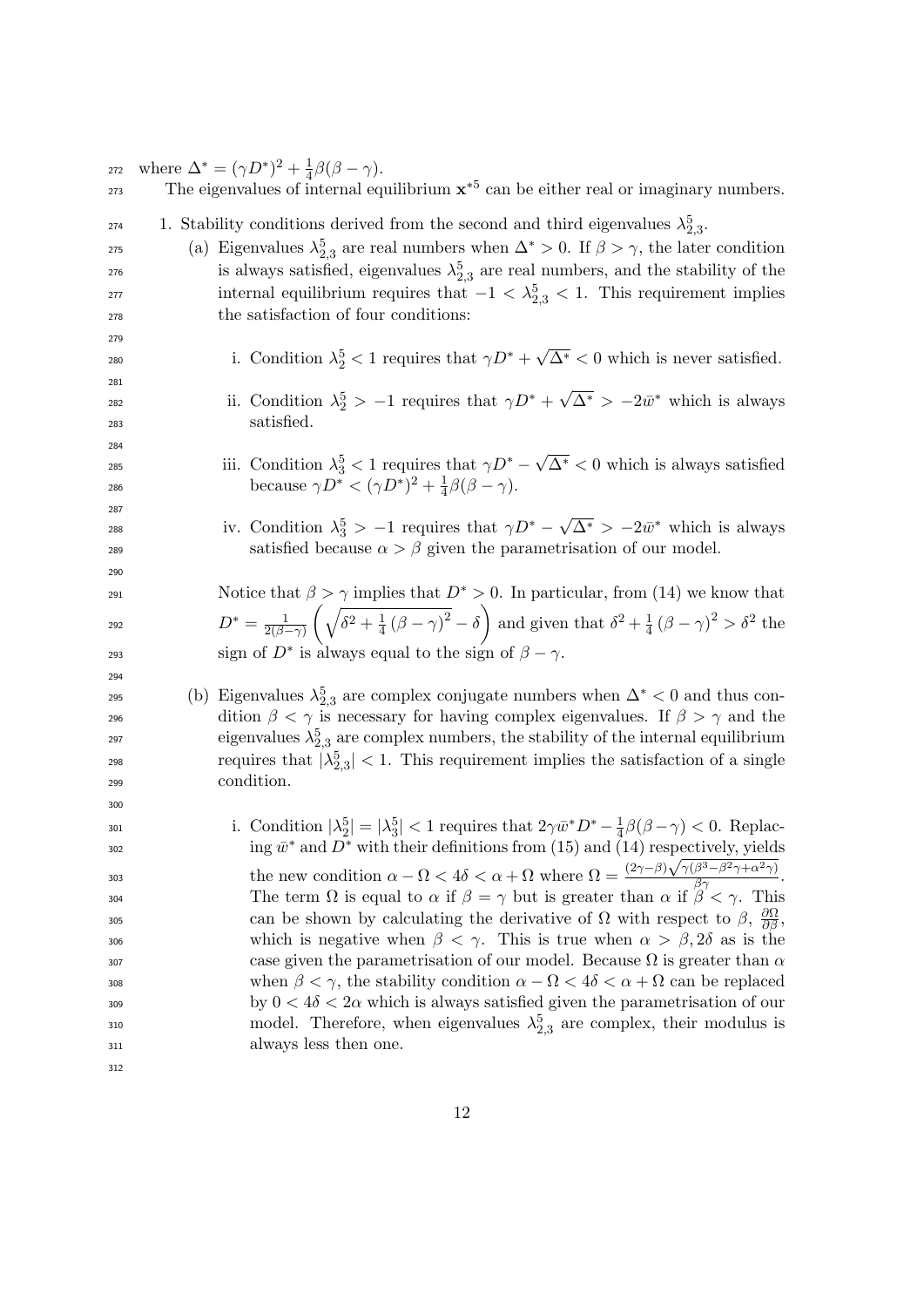313 2. Stability conditions derived from the fourth eigenvalue  $\lambda_4^5$ . Eigenvalue  $\lambda_4^5$  is a real number and the stability of the internal equilibrium requires that  $-1 < \lambda_4^5 < 1$ . <sup>315</sup> This requirement implies the satisfaction of two conditions:

- 316 i. Condition  $\lambda_4^5 < 1$  requires that  $-\delta 2D^*(\beta \gamma) < 0$  which is always satisfied  $\beta$  =  $\gamma$  and D<sup>\*</sup> have the same sign and thus their product is always <sup>318</sup> positive.
- 319

320 ii. Condition  $\lambda_4^5 > -1$  requires that  $\delta + 2D^*(\beta - \gamma) < 2\bar{w}^*$ . Replacing  $D^*$  and  $\bar{w}^*$  with their definitions from (14) and (15) respectively, yields the new condition  $2(\alpha + 2\beta D^*) > \sqrt{\frac{1}{4}}$ 322 dition  $2(\alpha + 2\beta D^*) > \sqrt{\frac{1}{4}(\beta - \gamma)^2 + \delta^2}$ . Because  $2(\alpha + 2\beta D^*) > 2\alpha - \beta$  and 1  $\frac{1}{2}(\gamma - \beta) + \delta > \sqrt{\frac{1}{4}}$ <sup>323</sup>  $\frac{1}{2}(\gamma - \beta) + \delta > \sqrt{\frac{1}{4}(\beta - \gamma)^2 + \delta^2}$  the later condition is true when  $2\alpha - \beta >$ 1 <sup>324</sup>  $\frac{1}{2}(\gamma - \beta) + \delta$  which is always satisfied for the parametrisation of our model.

325

 $\text{To summarize, internal equilibrium } \mathbf{x}^{*5} \text{ is unstable (saddle) } (\lambda_2^5 > 1 \text{ but } -1 < \lambda_{3,4}^5 <$ 327 1) if  $\beta > \gamma$   $(f > \frac{1}{2}c)$  but stable  $(|\lambda_{2,3}^5| < 1$  and  $-1 < \lambda_4^5 < 1$ ) if  $\beta > \gamma$   $(f < \frac{1}{2}c)$  (see <sup>328</sup> Table 1 and Figure 2).

<sup>329</sup> 3.3. Dynamics

<sup>330</sup> 3.3.1. Infinite population

331 When viability selection is strong  $(f > \frac{1}{2}c)$  the dynamics of our system tend towards when viability selection is strong  $(f \ge \frac{1}{2}c)$  the dynamics of our system tend towards<br>332 the fixation of one of the recombination enabling haplotypes  $(\mathbf{x}^{*1}$  or  $\mathbf{x}^{*4})$  (Figure 2 and 3.a). In these two corner equilibria, an individual recombination hotspot remains inactive and the genomic recombinational landscape remains unchanged (Figure 3.a). Furthermore, the PRDM9-like gene does not evolve and remains monomorphic. An unchanging recombinational landscape and a non-evolving PRDM9 gene, are inconsistent with empirical observations on the life history of recombination hotspots controlled by PRDM9 (Ptak et al., 2004, 2005; Winckler et al., 2005; Coop et al., 2008; Myers et al., 2010; Stevison et al., 2015).

340 When viability selection is weak  $(f < \frac{1}{2}c)$  and initially all haplotypes are present in the population, the dynamics of our system oscillate towards a polymorphic equilibrium  $_{342}$  where all haplotypes (enabling and disabling) are present  $(x^{*5})$ (Figure 2 and 3.b). At this interior equilibrium, an individual recombination hotspot will see its activity reduced but not extinguished, and the genomic recombinational landscape remains unchanged (Figure 3.b). Furthermore, the PRDM9-like gene does not evolve but remains polymor- phic. An unchanging recombinational landscape and a non-evolving PRDM9 gene, are inconsistent with empirical observations (Ptak et al., 2004, 2005; Winckler et al., 2005; Coop et al., 2008; Myers et al., 2010; Stevison et al., 2015).

349 When viability selection is weak  $(f < \frac{1}{2}c)$  and initially one haplotype is present while <sup>350</sup> the others are rare mutants, the dynamics of our system oscillate towards a heteroclinic <sup>351</sup> cycle where fixation of one of the recombination enabling haplotypes alternates with <sup>352</sup> fixation of one of the recombination disabling haplotypes  $(\dots x^{*1} \to x^{*2} \to x^{*4} \to x^{*3} \to x^{*4} \to x^{*5} \to x^{*5} \to x^{*5} \to x^{*5} \to x^{*5} \to x^{*5} \to x^{*5} \to x^{*5} \to x^{*5} \to x^{*5} \to x^{*5} \to x^{*5} \to x^{*5} \to x^{*5} \to x^{*5} \to x^{*5} \to x^{*5} \to$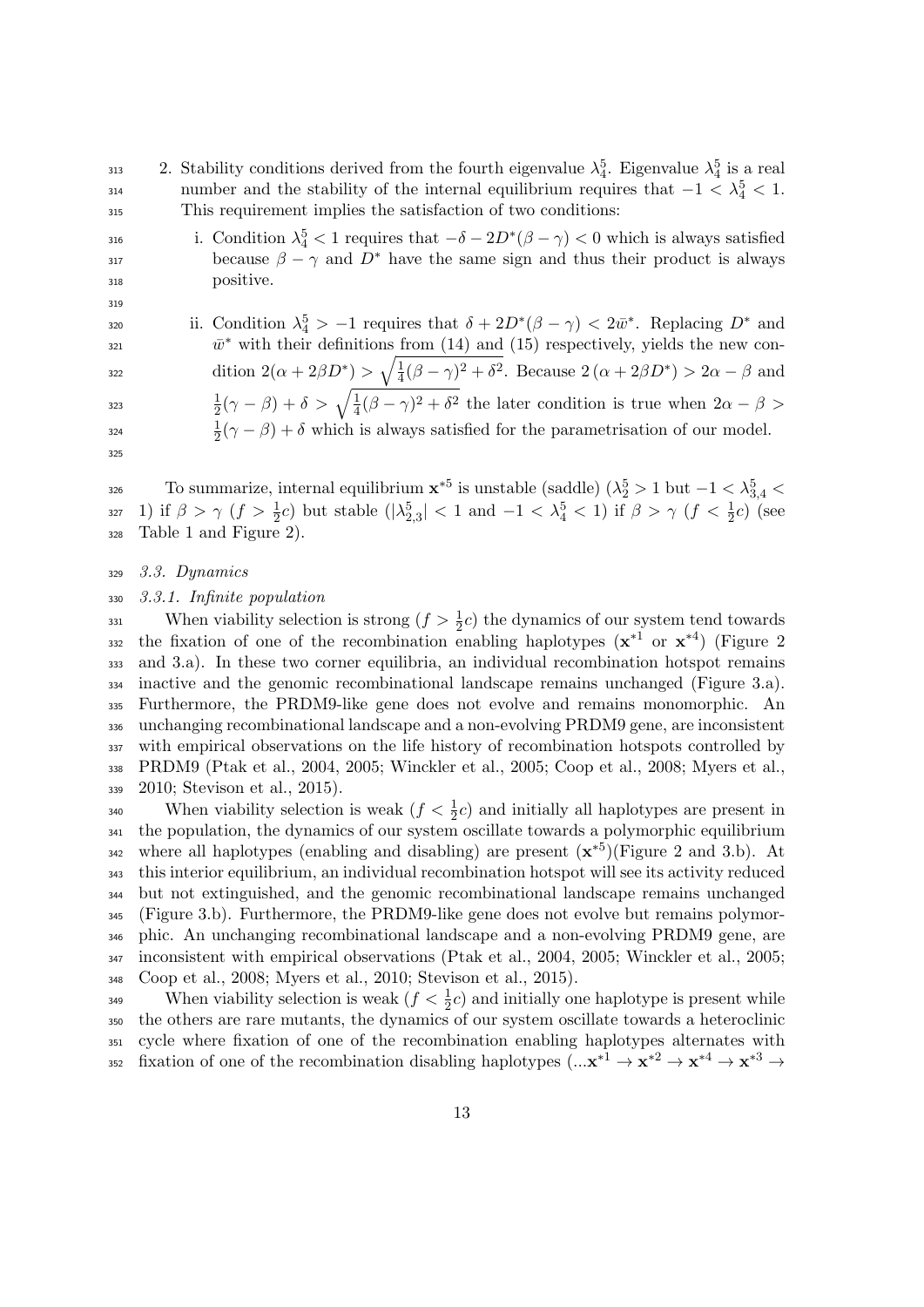$\mathbf{x}^{*1}$ ...) (Figure 2 and 3.c). Along this cycle, an individual recombination hotspot will alternate between becoming inactive (die) and becoming active (resurrect) (Figure 3.c). Therefore, the recombinational landscape becomes highly dynamic (Figure 3.c). Fur- thermore, the PRDM9-like gene is evolving fast with selective sweeps that are harder 357 when viability selection is higher within the lower range  $(f < \frac{1}{2}c)$ . A changing recombi- national landscape and a rapidly evolving PRDM9 gene, are consistent with empirical observations on the life history of recombination hotspots controlled by PRDM9 (Ptak et al., 2004, 2005; Winckler et al., 2005; Coop et al., 2008; Myers et al., 2010; Stevison et al., 2015).

#### 3.3.2. Finite population

 We finaly modelled the cases of an infinite population without recurrent mutation, to better characterize the interaction between selection and conversion. In nature however, the population is finite and mutations are introduced recurrently. We carried out the numerical analysis of a model for a finite population with recurrent mutations at the modifier and target locus to gain insight on the effect of these two variables in our conclusions. The typical dynamics are summarized in Figure 4. In this figure it can be observed that the cycling remains with an alternation of hotspots and coldspots.

 $\frac{1}{2}$  In particular, when viability selection is weak  $(f < \frac{1}{2}c)$  and initially one of the haplotypes is much more frequent than all the others, the haplotypes fluctuate around the boundary of the simplex, what is the heteroclinic cycle in the corresponding infinite 373 population model  $(\mathbf{x}^{*1} \to \mathbf{x}^{*2} \to \mathbf{x}^{*4} \to \mathbf{x}^{*3} \to \mathbf{x}^{*1})$  (Figure 4.b). Intuitively, selection and conversion favor the oscillation of haplotypes towards the boundary of the simplex where genetic drift pushes some of them to extinction (Figure 4.b). Extinction slows down the oscillatory dynamics but does not put an end to them, recurrent mutations re-introduce the missing variation and the system finds itself in the initial conditions that favor the heteroclinic cycle (Figure 4.b).

379 When viability selection is weak  $(f < \frac{1}{2}c)$  and initially all the haplotypes are frequent, the haplotypes fluctuate around the interior of the simplex, what is the polymorphic  $_{381}$  equilibrium in the infinite population model  $(x^{*5})$  (Figure 4.a). Intuitively, selection and conversion favor the oscillation of haplotypes towards the interior of the simplex but genetic drift prevents them from settling (Figure 4.a). Because these oscillations remain far from the boundary the extinction of haplotypes is rarely observed (Figure 4.a). In the absence of extinction, hotspots and coldspots alternate rapidly. Genetic drift allows the transition from wide oscillations around the boundary to narrower oscillations within the interior and back.

#### 4. Discussion

 We find that strong selection (defined as selection bigger than conversion) fixes hap- lotypes which enable double-strand breaks (this translates into individual recombination hotspots that exhibit high activity and do not die over time (Figure 3.a)). This finding recovers the result of previous models (Boulton et al., 1997; Pineda-Krch and Redfield, 2005; Calabrese, 2007; Peters, 2008). In our model however, weak selection (defined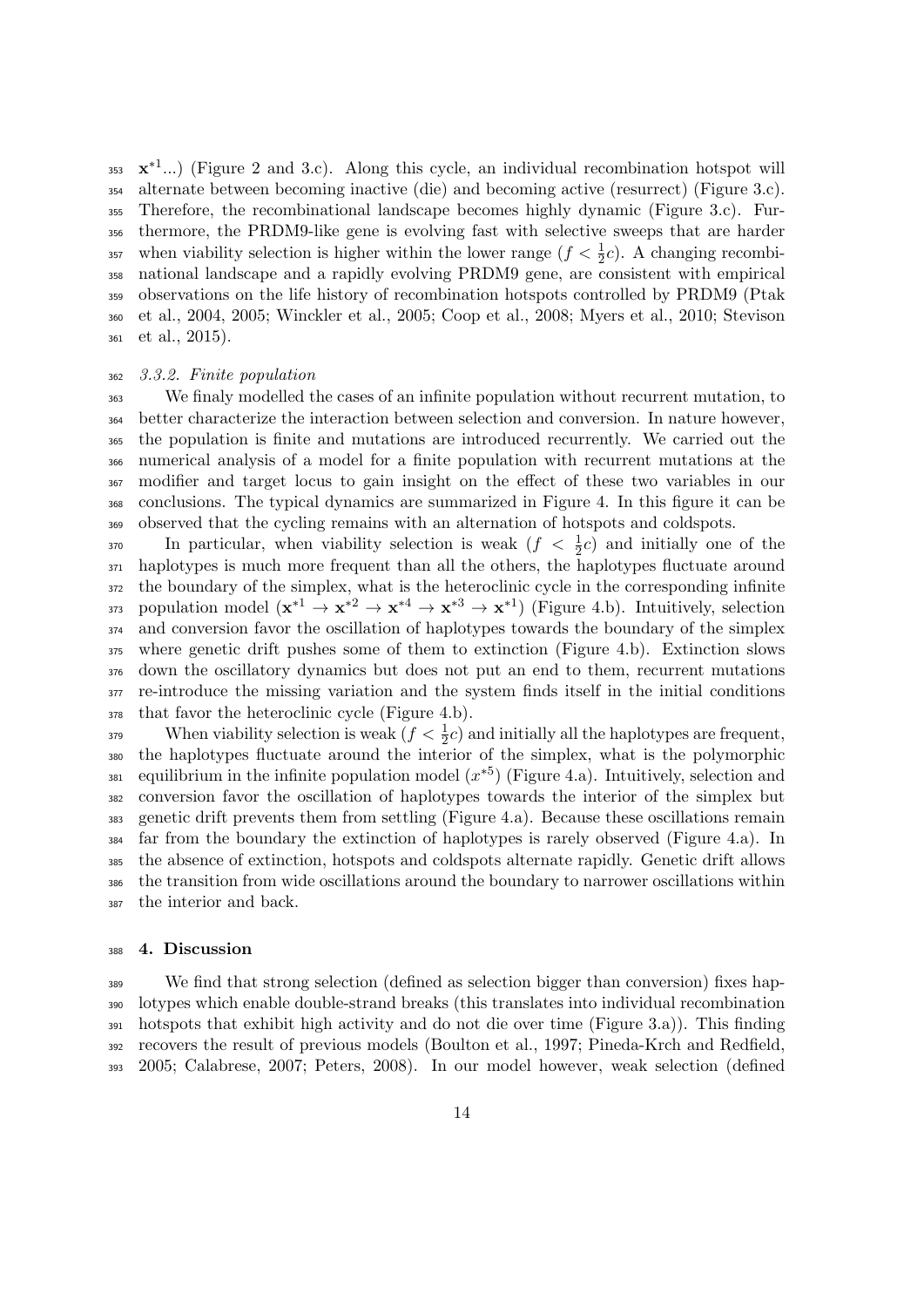as selection smaller than conversion) does not fix any particular haplotype; it either maintains all haplotypes in constant proportions (which translates into individual re- combination hotspots that exhibit moderate activity and do not die (Figure 3.b)), or the proportion of each haplotype cycles over time (which translates into individual re- combination hotspots that exhibit low and high activity, dying and resurrecting in a constant cycle (Figure 3.c)). These two types of recombination hotspots are novel. An equilibrium that maintains a polymorphism at a PRDM9-like locus and its target has not been described (Latrille et al., 2017). A cycle whereby the same set of alleles at a PRDM9-like locus and its target site rotate has not yet been described.

 It is possible to gain an intuitive interpretation of our formal results if we consider a mutant gene playing a game against another gene from a gamete pool in a diploid 405 individual. A mutant gene can play four strategies  $(A_1B_1, A_1B_2, A_2B_1, A_2B_2)$  and the gamete pool is formed by the same four strategies. The payoff of each gene interac- tion is summarized in the payoff matrix provided in Figure 5 and is determined by the 408 individual fitness cost of not experiencing a DSB  $(F_k = f > 0)$ , the allelic conversion benefit (or cost) of not experiencing (or experiencing) a DSB  $(C_b = \frac{1}{2})$ 409 benefit (or cost) of not experiencing (or experiencing) a DSB  $(C_b = \frac{1}{2}c > 0)$ , and a recombination shuffling factor that determines which alleles benefit from conversion in 411 double heterozygotes  $(R_s = f(r) > 0)$ . Lets start by considering a population almost 412 fixed for a recombination enabling haplotype  $A_1B_1$ . If fitness cost is greater than con-413 version benefit  $(F_k > C_b)$ , our resident population of  $A_1B_1$  cannot be invaded by any alternative strategy  $(1 > 1 - \frac{1}{2})$ <sup>414</sup> alternative strategy  $(1 > 1 - \frac{1}{2}F_k + \frac{1}{2}C_b$ ; Figure 5.a). Therefore strong selection favors highly active permanent recombination hotspots (Figure 3.a). If fitness cost is lower 416 than conversion benefit  $(F_k < C_b;$  Figure 5.b), our resident population of  $A_1B_1$  can be invaded by the rare mutant  $A_1B_2$  (1 –  $\frac{1}{2}$ )  $\frac{1}{2}F_k + \frac{1}{2}C_b > 1 - \frac{1}{2}$ 417 invaded by the rare mutant  $A_1B_2$   $(1 - \frac{1}{2}F_k + \frac{1}{2}C_b > 1 - \frac{1}{2}F_k + R_s > 1$  when  $C_b > 2R_s$ ; Figure 5.b) as it gains a transmission advantage that more than compensates for its fit-419 ness cost; once  $A_1B_2$  becomes the resident haplotype, it can be invaded by rare mutant  $A_2B_2(1-\frac{1}{2})$  $A_2B_2(1-\frac{1}{2}F_k > 1-F_k;$  Figure 5.b) as it gains a fitness benefit and does not suffer a transmission disadvantage, once  $A_2B_2$  becomes the resident it can be invaded by rare mutant  $A_2B_1(1-\frac{1}{2})$ <sup>422</sup> mutant  $A_2B_1(1-\frac{1}{2}F_k+\frac{1}{2}C_b>1;$  Figure 5.b), and once  $A_2B_1$  becomes the resident it can be invaded by rare mutant  $A_1B_1(1-\frac{1}{2})$ <sup>423</sup> it can be invaded by rare mutant  $A_1B_1(1-\frac{1}{2}F_k > 1-F_k;$  Figure 5.b) thus complet- ing a recurrent cycle. Therefore weak selection and abundance of only one haplotype, can favor recombination hotspots that alternate between low and high activity; dying and resurrecting in cyclic succession (Figure 3.c). When all haplotypes are frequent in the initial population, the abundance of double heterozygotes results in the shuffling of the transmission advantage between different haplotypes. Depending on intensity of the shuffling. either the previous cycle is maintained or the best strategy becomes to play a fixed proportion of each strategy. Therefore weak selection and abundance of all haplotypes, can favor recombination hotspots that exhibit moderate activity and do not die (Figure 3.b), providing an intuitive interpretation of our analysis.

 These findings provide an alternative solution to the recombination hotspots paradox (Boulton et al., 1997). In the prevailing explanation (the Red Queen theory), individ- ual recombination hotspots die and are saved from extinction in the genome by the birth of new recombination hotspots at new target sites in the genome (Myers et al.,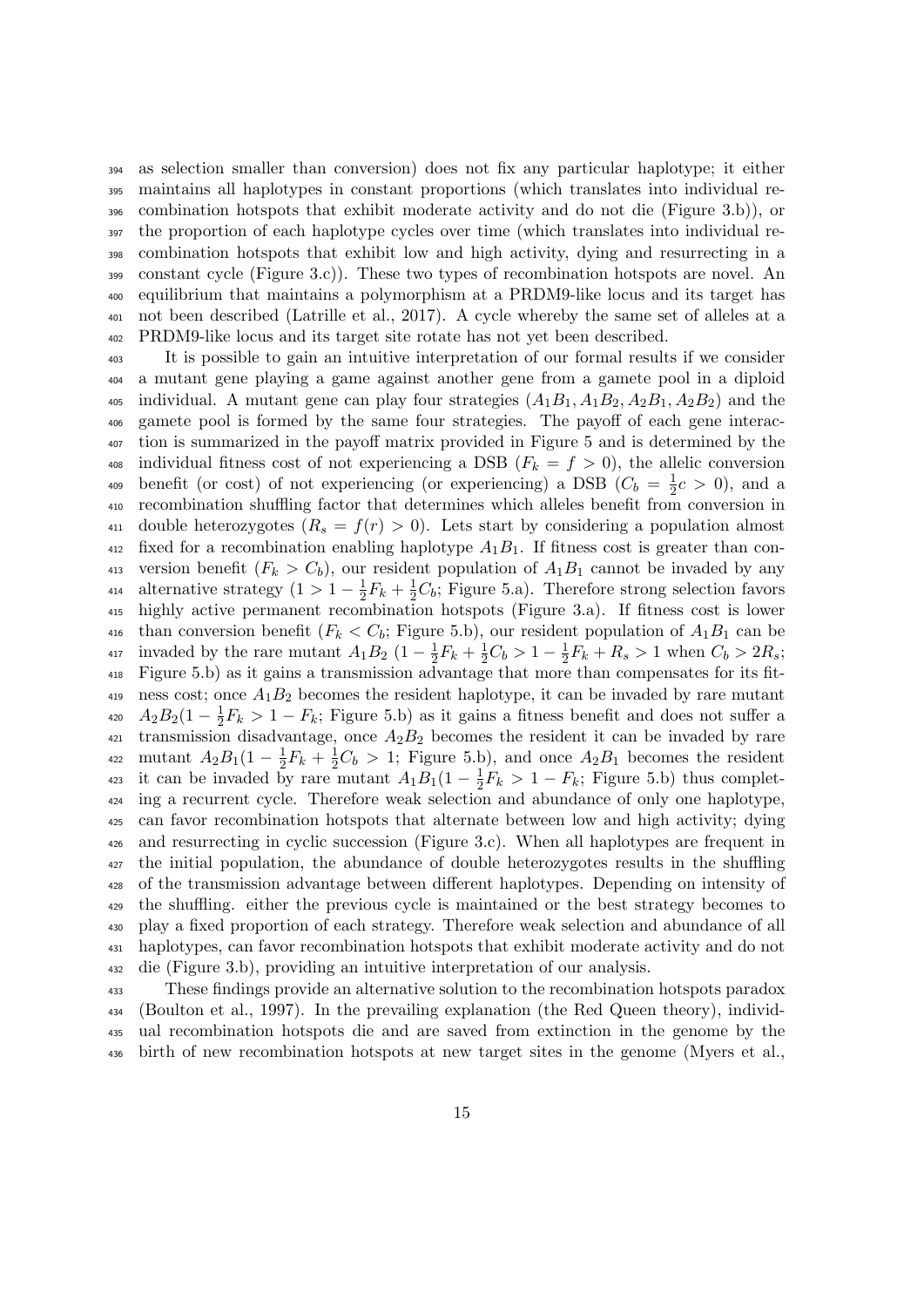; Baudat et al., 2010; Ubeda and Wilkins, 2011). Viability selection favors mutant  $_{438}$  PRDM9 alleles that bind new target sites (Ubeda and Wilkins, 2011). In our model, viability selection does not prevent the death of individual recombination hotspots but saves them from extinction in the genome by driving their resurrection in homozygous targets where the effect of conversion is negligible (Figure 3, 4). Selection favors mutant PRDM9 alleles that bind the alternative target allele within the same target site. Both theories succeed in explaining the life history of recombination hotspots characterized by: i. the death of individual recombination hotspots not leading to the their extinction in the genome (notice however that in principle the Red Queen theory would require a never ending supply of targets to prevent the extinction); ii. rapid change of the recom- binational landscape; iii. rapid evolution of PRDM9. In our model however, this life history is explained by the bottom range of viability selection parameters which seems more plausible from an empirical perspective). Furthermore, our model makes novel predictions that the Red Queen (at least in its present formulation) does not. In partic- ular, our model predicts that: i. the molecular signature near recombination hotspots should be the one of multiple recurrent events of high crossover activity as opposed to a single even of high crossover activity; ii. viability selection can maintain polymorphisms in PRDM9 (Latrille et al. (2017)); iii. the same genetic architecture under the same se- lection regime can result in two different families of recombination hotspots, one family with alternation of high and low activity and another family with constant intermediate activity.

 For the purpose of characterizing the interplay between selection and conversion on the evolution of recombination hotspots, our model makes a series of simplifying assumptions provided in the Methods section. Many of these assumptions are stan- dard in population genetics models and relaxing all of them is beyond the scope of this manuscript. However, relaxing some of them will help us to better understand the em- pirical relevance of our model. In particular, we discuss the implications of considering multiple alleles and target loci and a finite population.

 Our analysis assumes one modifier and one target locus with two alleles in each locus. In humans there are multiple alleles segregating at locus PRDM9 and multiple alleles at each of many target sites. We numerically explored how our conclusions change when either the number of alleles in each locus is increased or the number of target loci is increased. The dynamics in a model with three alleles remains very similar. If viability selection is weaker than gene conversion, the cycling is still observed although the fluctuations become irregular and unpredictable. This is consistent with intuition, as a modifier converts its specific target, it amplifies the frequency of any of the remaining targets. If one of the remaining targets attains a sufficiently high frequency, it will then allow selection on the accompanying modifier. The dynamics in a model with two targets also remains very similar. If viability selection is weaker than gene conversion, the cycling is still observed and the fluctuations between different targets can be either synchronized or not. Multiple targets allows selection on modifiers that match one of both targets. More realistic models would require considering larger number of alleles and target sites.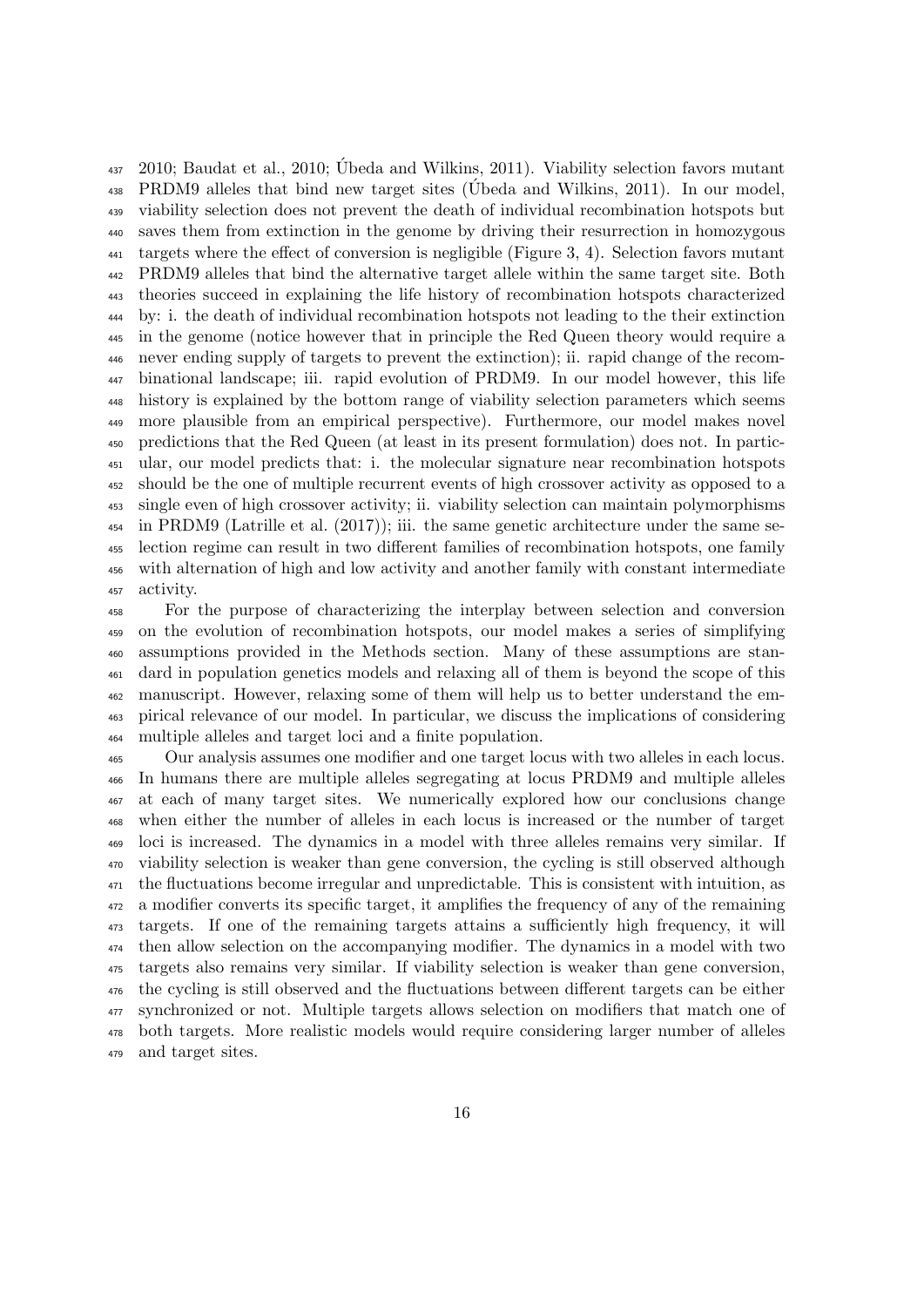Our analysis assumes an infinite population without recurrent mutations, however real populations are finite and mutations are recurrent. We numerically explored how our conclusions change when we consider a finite population with recurrent mutations. If viability selection is weaker than gene conversion, the cycling is still observed although the cycles now drift in amplitude due to the stochastic effects. The dynamics may spend more time in the vicinity of the interior of the simplex (the interior equilibrium in the infinite population), where genetic drift rarely pushes any allele to extinction (Figure 4.a). The dynamics may spend more time in the vicinity of the boundary of the simplex (the heteroclinic cycle in the infinite population), where genetic drift often pushes some of alleles to extinction and that the dynamics become stuck. Once a suitable mutation occurs the dynamics continue fluctuating (Figure 4.b). Stochasticity allows transitions from oscillations mostly around the interior to mostly around the boundary.

 Relaxing some of our assumptions in our model, suggests that in a finite population with multiple alleles and target locus our main result holds; individual hotspots will die but they will resurrect later in evolutionary time, thus precluding their extinction from the genome in the long term. Population size, mutation rates, and number of target will affect the turnover rate of recombination hotspots but not the qualitative behavior of the selection conversion dynamics mediated by haplotype matching.This suggests that our solution to the recombination hotspot paradox is robust although larger numbers of target sites and their interplay with population size need to be modelled before any conclusion can be reached.

### Acknowledgements

 $_{502}$  [FU] thanks Amaya and Emma Upeda for comments and support.

#### Author Contributions

 [FU] conceived the research, [FU] formulated the model, [TR] and [VJ] analyzed the model with feedback from [FU], [TR] carried out the numerical analysis, and [FU] wrote the paper with feedback from [TR] and [VJ].

#### Figure Captions

 Figure 1. Model for recombination initiated by specificity of the double strand break. Summary of the sequence of events modelled. We start with the production of a PRDM9- like protein with a recognition sequence that may match the target motif (same color sequence in recognition and motif) or not (different color sequence in recognition and motif). If protein and target bind, we follow the canonical DSB repair model for the initiation of recombination (Szostak et al., 1983; Sun et al., 1991). Once recombination (including crossover and conversion effects) has been completed, we model Mendelian segregation of haplotypes with no fitness cost. If protein and target do not bind, there is no recombination and we model Mendelian segregation of haplotypes with a fitness cost.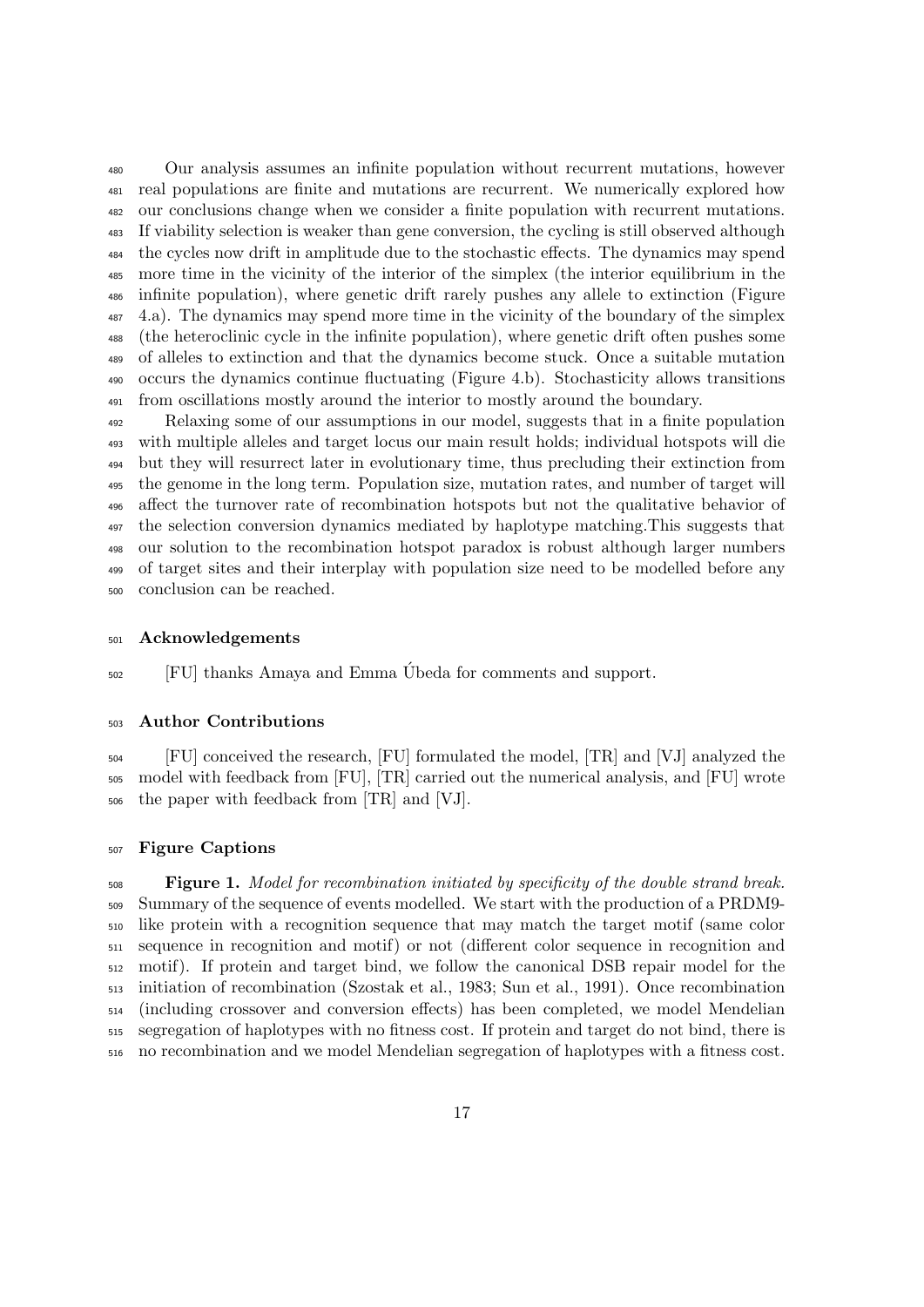Notice that sister chromatids are represented at the beginning and end of the figure but are omitted from the middle part for clarity.

 Figure 2. Equilibria and heteroclinic cycle. Summary of the equilibria with biologi- cal meaning, their stability and the basin of attraction of the heteroclinic cycle for three alternative models. Each panel corresponds to a different model given a specific value of the conversion rate c. Shades of green correspond to different values of the crossover rate  $r = \{0, \frac{1}{2}\}$ 523 rate  $r = \{0, \frac{1}{2}, 1\}$  (with darker green corresponding to no-crossover  $r = 0$ ). For each pair <sup>524</sup> of values  $(c, r)$ , the equilibrium frequency of haplotype  $x_{1,1}^*$  is plotted as a function of the fitness cost f. Red lines depict corner equilibria  $\mathbf{x}^{*1}$  and  $\mathbf{x}^{*4}$  corresponding to the fixation of recombination enabling haplotypes (notice that these are independent of the <sup>527</sup> values of c and r). Blue lines depict corner equilibria  $x^{*2}$  and  $x^{*3}$  corresponding to the fixation of recombination disabling haplotypes (notice that these are independent of the <sup>529</sup> values of c and r). Green lines depict twice corner equilibrium  $x^{*5}$  corresponding to a polymorphism between recombination enabling and disabling haplotypes. Continuous lines depict stable equilibria while dashed lines depict unstable equilibria. The green colored area corresponds to the region in the space formed by the initial frequencies  $(x_{1,1}^0, 0, 0, 1 - x_{1,1}^0)$  and the fitness cost f where the system tends to the heteroclinic  $\text{cycle } (\dots \mathbf{x}^{*1} \to \mathbf{x}^{*2} \to \mathbf{x}^{*4} \to \mathbf{x}^{*3} \to \mathbf{x}^{*1} \dots)$  as opposed to the internal equilibrium  $\mathbf{x}^{*5}$ . Shades of green correspond to different values of the crossover rate  $r = \{0, \frac{1}{2}\}$ <sup>535</sup> Shades of green correspond to different values of the crossover rate  $r = \{0, \frac{1}{2}, 1\}$  (with darker green corresponding to no-crossover  $r = 0$ ). (i) The first panel corresponds to the case presented in the main text where selection is determined by double-strand breaks, and crossover events between the PRDM-9 and its target loci require a double-strand break at the target locus. (ii) The second panel corresponds to the case where selection is determined by crossover events, and crossover events between the PRDM-9 and its target loci require a double-strand break at the target locus. (iii) The third panel corre- sponds to the case where selection is determined by double-strand breaks, and crossover events between the PRDM-9 and its target loci do not require a double-strand break at the target locus.

<sup>545</sup> Figure 3. Dynamics of the system. Examples of the three types of dynamics we find in our system. Each panel corresponds to a different combination of parameter values <sup>547</sup>  $(f, b)$  and initial conditions  $(x_{1,1}^0, x_{1,2}^0, x_{2,1}^0, x_{2,2}^0)$ , while parameter values r, c remain fixed across panels, in particular  $(r, c) = (1, \frac{1}{2})$ <sup>548</sup> across panels, in particular  $(r, c) = (1, \frac{1}{2})$ . Sub-panel (i) depicts the frequency of all  $\mu_1$ <sub>549</sub> haplotypes  $(x_{1,1}, x_{1,2}, x_{2,1}, x_{2,2})$  at time t as a point in the three dimensional simplex. Arrows indicate in which direction the dynamics progress as time goes by. The color of the line depicts the population mean recombination activity of the target (see legend). Sub-panel (ii) stacks three plots, namely: each of the haplotype frequencies against gen- erational time, the population mean recombination activity as a line against time, and the population mean recombination activity as heat map against time. Panel (a) corre-555 sponds to parameter values  $(f, b) = (0.44, 0.50)$  and initial conditions  $(0, x_{1,2}^0, 1-x_{1,2}^0, 0)$ 556 where  $x_{1,2}^0 = 0.33$  or  $x_{1,2}^0 = 0.66$ . (a.i) shows that when the initial condition is  $x_{1,2}^0 = 0.33$ <sup>557</sup> the system tends to corner equilibrium  $x^{*1}$ . When the initial condition is  $x_{1,2} = 0.66$  the 558 system tends to the other stable corner equilibrium  $x^{*4}$ . In both cases the target site at equilibrium is a recombination hotspot (target colored). (a.ii) shows that when the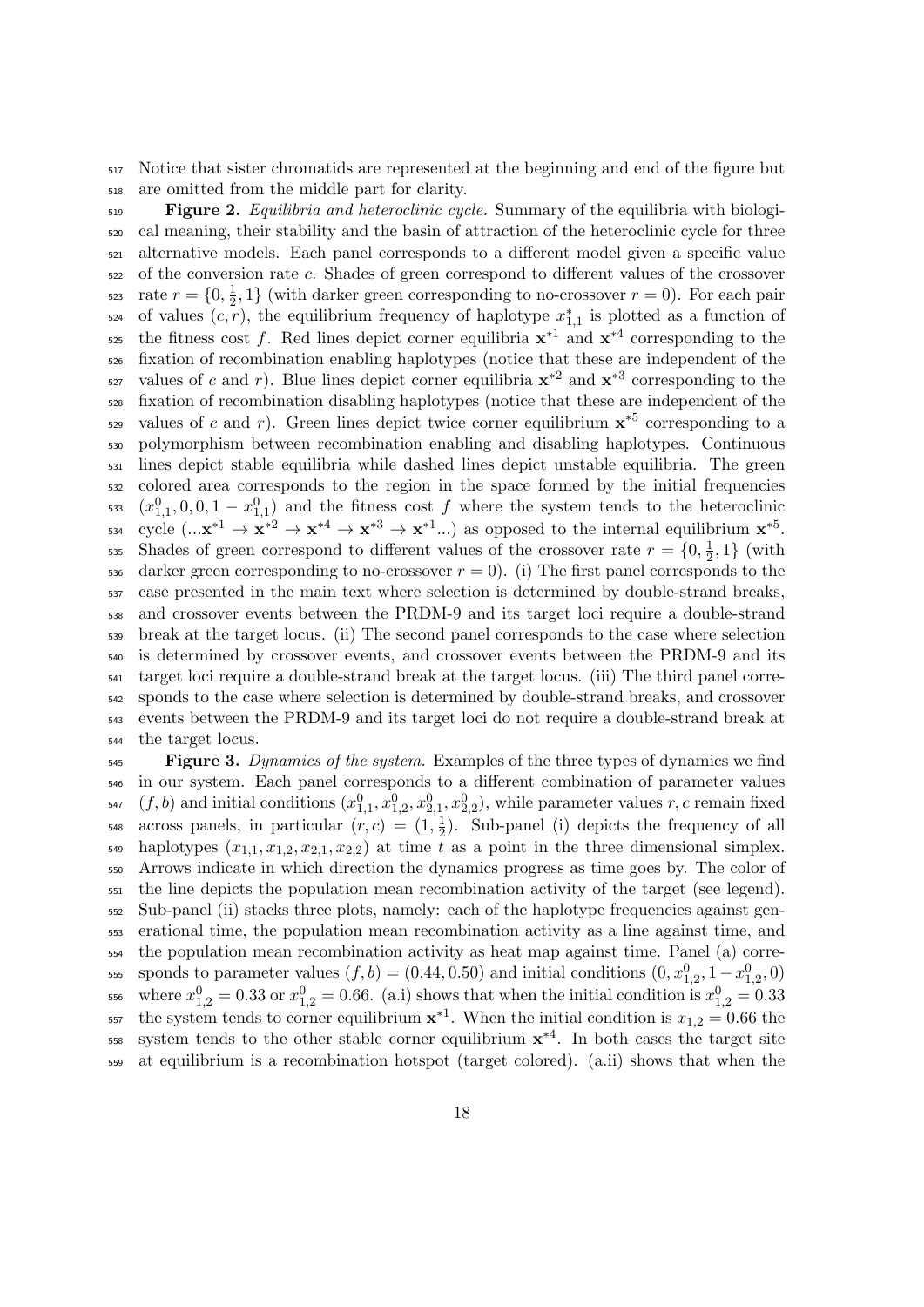560 initial condition is  $x_{1,2}^0 = 0.33$  the recombination enabling haplotype  $x_{1,1}$  becomes fixed. There are no changes at the modifier locus coding for PRDM9-like proteins. The popu- lation mean recombination activity reaches and remains over time at its highest (1). The target site becomes and remains a recombination hotspot over time. Panel (b) corre-564 sponds to parameter values  $(f, b) = (0.22, 0.25)$  and initial conditions  $(x_{1,1}^0, 0, 0, 1-x_{1,1})$ <sup>565</sup> where  $x_{1,1} = 0.80$ . (b.i) shows that the system tends to internal equilibrium  $\mathbf{x}^{*5}$  where the target site is what we called a recombination warmspot. (b.ii) shows that the fre- quency of all haplotypes oscillate in their approach to equilibrium where all haplotypes (recombination enabling and disabling) are present. There are oscillations at the locus coding for PRDM9-like proteins in the approach to equilibrium but these changes cease when equilibrium is reached. The population mean recombination activity oscillates be- tween high and low as it approaches an intermediate value (0.5) at equilibrium. The target site oscillates between hot and cold phenotypes as it approaches a warm pheno-573 type at equilibrium. Panel (c) corresponds to parameter values  $(f, b) = (0.22, 0.75)$  and  $_{574}$  initial conditions  $(x_{1,1}^0, 0, 1-x_{1,1}^0)$  where  $x_{1,1}^0 = 0.90$ . (c.i) shows that the system tends 575 to the heteroclinic cycle  $(...x^{*1} \rightarrow x^{*2} \rightarrow x^{*4} \rightarrow x^{*3} \rightarrow x^{*1} ...)$ . (c.ii) shows that the frequency of all haplotypes oscillate in their approach to the heteroclinic cycle where there is an alternation between near fixation of one of the recombination enabling hap- lotypes and near fixation of one of the recombination disabling haplotypes. There are oscillations at the locus coding for PRDM9-like proteins, oscillations that become in- creasingly pronounced as the system approaches the heteroclinic cycle. The population mean recombination activity oscillates between high and low, oscillations that become increasingly pronounced as the system approaches the heteroclinic cycle. The target site oscillates between hot and cold phenotypes with it hot and cold character becoming more marked as the system approaches the heteroclinic cycle.

 Figure 4. Comparison with finite populations. Examples of the correspondence between dynamics in the infinite and finite population models. Each panel corresponds 587 to a different combination of parameter values  $(f, b)$  and  $(\mu, N)$  where  $\mu$  is the mutation rate and N is the population size. Parameter values  $(r, c) = (1, \frac{1}{2})$ 588 rate and N is the population size. Parameter values  $(r, c) = (1, \frac{1}{2})$  and initial conditions  $(x_{1,1}^0, x_{1,2}^0, x_{2,1}^0, x_{2,2}^0) = (0.99, \frac{1}{3})$  $\frac{1}{3}0.01, \frac{1}{3}$  $\frac{1}{3}0.01, \frac{1}{3}$  $\{x_{1,1}^0,x_{1,2}^0,x_{2,1}^0,x_{2,2}^0\}=(0.99,\frac{1}{3}0.01,\frac{1}{3}0.01,\frac{1}{3}0.01)$  remain fixed across panels. Sub panel (i) stacks three plots, namely: each of the haplotype frequencies against generational time, the population mean recombination activity against time, and the population mean recombination activity as a heat map against time. Sub panel (ii) depicts the frequency of 593 all haplotypes  $(x_{1,1}, x_{1,2}, x_{2,1}, x_{2,2})$  at time t as a point in the three dimensional simplex. Arrows indicate in which direction the dynamics progress as time goes by. The color of the line depicts the population mean recombination activity of the target site (see 596 legend). Panel (a) corresponds to parameter values  $(f, b) = (0.22, 1.00)$  and  $(\mu, N) =$   $(10^{-5}, 10^{4})$ . The target site oscillates between hot and cold phenotypes rapidly and no 598 haplotype becomes fixed. Panel (b) corresponds to parameter values  $(f, b) = (0.22, 1.00)$ <sub>599</sub> and  $(\mu, N) = (10^{-6}, 10^{4})$ . The target site oscillates between hot and cold phenotypes slowly and haplotypes often become fixed.

<sup>601</sup> Figure 5. Evolutionary game. Payoff matrix of a game played by each haplotype against a haplotype pool. The payoff is determined by the possibility of a diploid geno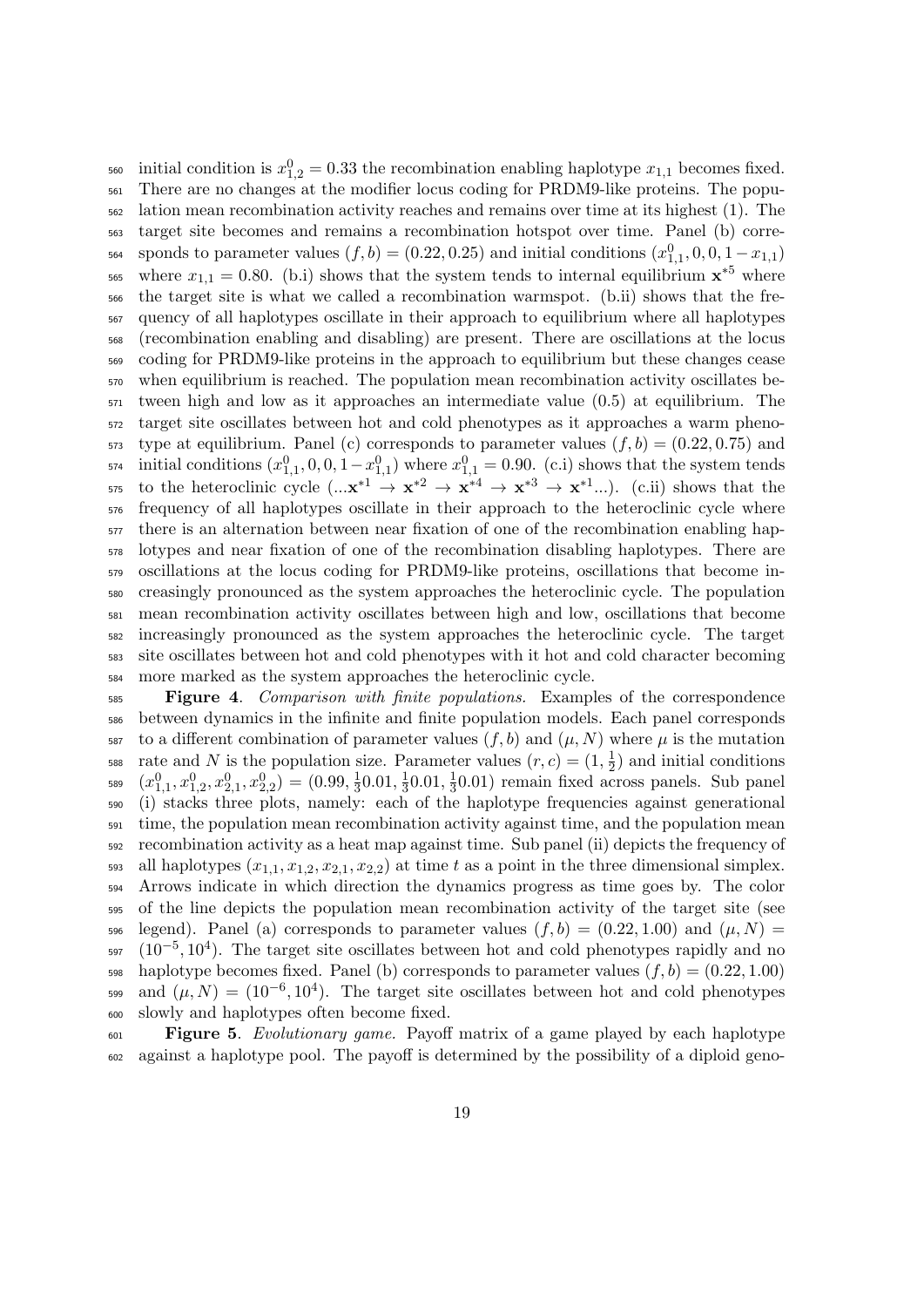603 type containing that haplotype experiencing a fitness cost  $(F_k)$  due to the absence of a 604 double-strand break, a conversion benefit  $(C_b)$  —or conversion cost  $(-C_b)$ — due to the conversion of the opponent's haplotype into the player's haplotype —or the conversion of the player's haplotype into the opponent's haplotype, and a reshuffling benefit or cost due to the formation of the player's or the opponent's haplotype due to the formation of new combinations of alleles. In the first matrix we assume that the fitness cost is greater 609 than the conversion benefit  $(F_k > C_b)$ . Starting with a population fixed for haplotype  $\epsilon_{00}$   $A_1B_1$ ,  $A_1B_1$  is the mutant strategy that gives the highest payoff (in grey in the matrix). No mutant haplotype can invade and  $A_1B_1$  is the only evolutionary stable strategy. In the second matrix we assume that the fitness cost is smaller than the conversion benefit  $(F_k < C_b)$ . Starting with a population fixed for haplotype  $A_1B_1$ ,  $A_1B_2$  is the mutant strategy that gives the highest payoff (in grey in the matrix) and should take over the 615 population. When  $A_1B_2$  has become the resident strategy,  $A_2B_2$  is the mutant strategy that gives the highest payoff (in grey in the matrix) and should take over the popula- tion. Using the same logic becomes obvious that in this second game there is no pure evolutionary stable strategy but a continuous cycling of strategies.

**Table 1.** Stability. The eigenvalue column contains the eigenvalues corresponding to  $\epsilon_{0.0000}$  each equilibrium with biological meaning  $(x^{*1-5})$ . The *stability* column summarizes the analysis of the stability of each equilibrium using their eigenvalues. This analysis shows that the stability of all equilibria is determined by a single condition, namely whether 623  $\beta > \gamma$  or not.

- Alves, I., Houle, A. A., Hussin, J. G., Awadalla, P., 2017. The impact of recombination on human mutation load and disease. Phil. Trans. R. Soc. B 372 (1736), 20160465.
- Baker, B. S., Carpenter, A. T., Esposito, M. S., Esposito, R. E., Sandler, L., 1976. The  $\epsilon_{627}$  genetic control of meiosis. Annual review of genetics 10 (1), 53–134.
- Baudat, F., Buard, J., Grey, C., Fledel-Alon, A., Ober, C., Przeworski, M., Coop, G., De Massy, B., 2010. Prdm9 is a major determinant of meiotic recombination hotspots in humans and mice. Science 327 (5967), 836–840.
- Baudat, F., Imai, Y., De Massy, B., 2013. Meiotic recombination in mammals: localiza-tion and regulation. Nature Reviews Genetics 14 (11), 794.
- Boulton, A., Myers, R. S., Redfield, R. J., 1997. The hotspot conversion paradox and the evolution of meiotic recombination. Proceedings of the National Academy of Sciences 94 (15), 8058-8063.
- Brick, K., Smagulova, F., Khil, P., Camerini-Otero, R. D., Petukhova, G. V., 2012. Genetic recombination is directed away from functional genomic elements in mice.
- Nature 485 (7400), 642.
- 639 Bürger, R., 2000. The mathematical theory of selection, recombination, and mutation. John Wiley & Sons.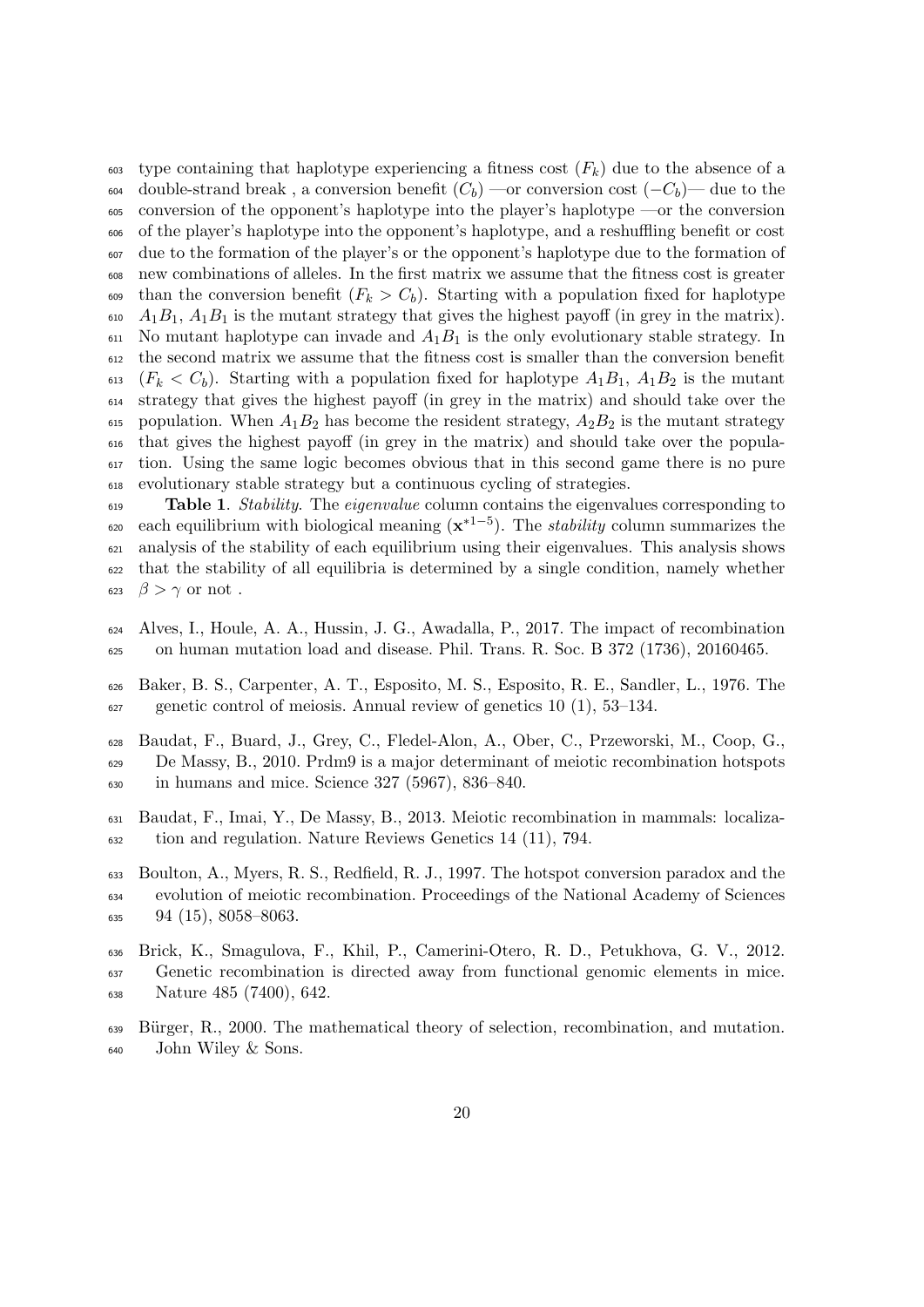- Calabrese, P., 2007. A population genetics model with recombination hotspots that are heterogeneous across the population. Proceedings of the National Academy of Sciences 104 (11), 4748-4752.
- Coop, G., Myers, S. R., 2007. Live hot, die young: transmission distortion in recombi-nation hotspots. PLoS genetics 3 (3), e35.
- Coop, G., Wen, X., Ober, C., Pritchard, J. K., Przeworski, M., 2008. High-resolution mapping of crossovers reveals extensive variation in fine-scale recombination patterns among humans. science 319 (5868), 1395–1398.
- Hassold, T., Hunt, P., 2001. To err (meiotically) is human: the genesis of human aneu-ploidy. Nature Reviews Genetics 2 (4), 280.
- Hassold, T., Sherman, S., Hunt, P., 2000. Counting cross-overs: characterizing meiotic recombination in mammals. Human Molecular Genetics 9 (16), 2409–2419.
- Hey, J., 2004. What's so hot about recombination hotspots? PLoS biology 2 (6), e190.
- Karlin, S., Feldman, M. W., et al., 1970. Linkage and selection: two locus symmetric viability model. Theoretical population biology 1 (1), 39–71.
- Koehler, K. E., Hawley, R. S., Sherman, S., Hassold, T., 1996. Recombination and nondisjunction in humans and flies. Human molecular genetics 5 (Supplement 1), 1495–1504.
- Latrille, T., Duret, L., Lartillot, N., 2017. The red queen model of recombination hot-spot evolution: a theoretical investigation. Phil. Trans. R. Soc. B 372 (1736), 20160463.
- <sup>661</sup> Lesecque, Y., Glémin, S., Lartillot, N., Mouchiroud, D., Duret, L., 2014. The red queen model of recombination hotspots evolution in the light of archaic and modern human genomes. PLoS genetics 10 (11), e1004790.
- Lichten, M., Goldman, A. S., 1995. Meiotic recombination hotspots. Annual review of genetics 29 (1), 423–444.
- Louis, E. J., Borts, R. H., 2003. Meiotic recombination: too much of a good thing? Current Biology 13 (24), R953–R955.
- Myers, S., Bottolo, L., Freeman, C., McVean, G., Donnelly, P., 2005. A fine-scale map of recombination rates and hotspots across the human genome. Science 310 (5746), 321–324.
- Myers, S., Bowden, R., Tumian, A., Bontrop, R. E., Freeman, C., MacFie, T. S., McVean, G., Donnelly, P., 2010. Drive against hotspot motifs in primates implicates the prdm9 gene in meiotic recombination. Science 327 (5967), 876–879.
- Paigen, K., Petkov, P., 2010. Mammalian recombination hot spots: properties, control and evolution. Nature Reviews Genetics 11 (3), 221.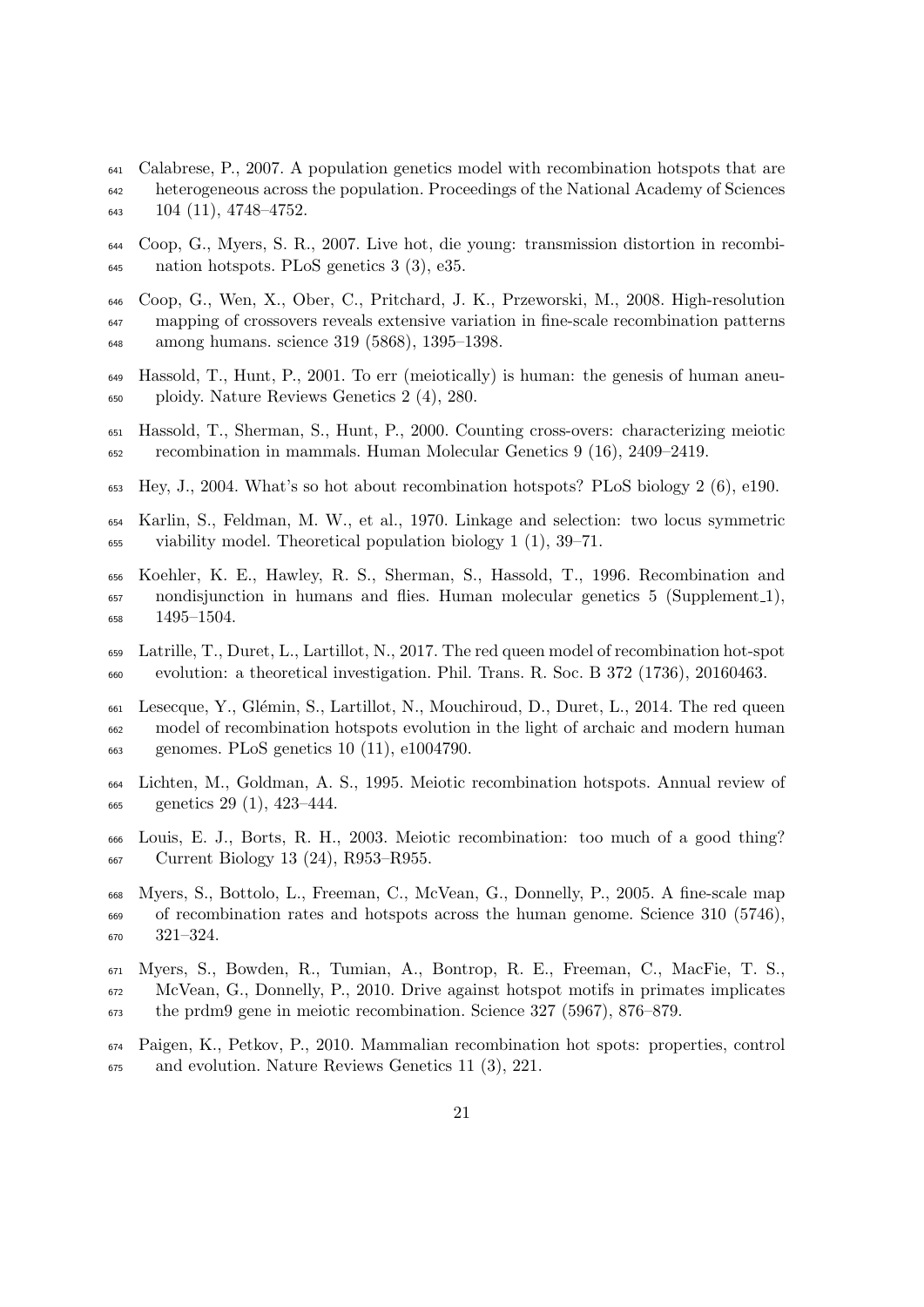- Peters, A., 2008. A combination of cis and trans control can solve the hotspot conversion paradox. Genetics.
- Petes, T. D., 2001. Meiotic recombination hot spots and cold spots. Nature Reviews Genetics 2 (5), 360.
- Pineda-Krch, M., Redfield, R., 2005. Persistence and loss of meiotic recombination hotspots. Genetics.
- Ptak, S. E., Hinds, D. A., Koehler, K., Nickel, B., Patil, N., Ballinger, D. G., Przeworski, 683 M., Frazer, K. A., Pääbo, S., 2005. Fine-scale recombination patterns differ between chimpanzees and humans. Nature genetics 37 (4), 429.
- <sup>685</sup> Ptak, S. E., Roeder, A. D., Stephens, M., Gilad, Y., Pääbo, S., Przeworski, M., 2004. 686 Absence of the tap2 human recombination hotspot in chimpanzees. PLoS biology  $2(6)$ , e155.
- Rosenberg, N. A., Huang, L., Jewett, E. M., Szpiech, Z. A., Jankovic, I., Boehnke, M., 2010. Genome-wide association studies in diverse populations. Nature Reviews Genetics 11 (5), 356.
- Russell, T. W., , Russell, M. J. Ubeda, F., Jansen, V. A. A., 2019. Stable cycling in ´ quasi-linkage equilibrium: fluctuating dynamics under gene conversion and selection. (Submitted).
- S´egurel, L., Leffler, E. M., Przeworski, M., 2011. The case of the fickle fingers: how the prdm9 zinc finger protein specifies meiotic recombination hotspots in humans. PLoS biology 9 (12), e1001211.
- Stevison, L. S., Woerner, A. E., Kidd, J. M., Kelley, J. L., Veeramah, K. R., McManus, K. F., Project, G. A. G., Bustamante, C. D., Hammer, M. F., Wall, J. D., 2015. The time scale of recombination rate evolution in great apes. Molecular biology and evolution 33 (4), 928–945.
- Sun, H., Treco, D., Szostak, J. W., 1991. Extensive 3'-overhanging, single-stranded dna associated with the meiosis-specific double-strand breaks at the arg4 recombination initiation site. Cell 64 (6), 1155–1161.
- Szostak, J. W., Orr-Weaver, T. L., Rothstein, R. J., Stahl, F. W., 1983. The double-strand-break repair model for recombination. Cell 33 (1), 25–35.
- $\bar{U}$  Ubeda, F., Wilkins, J., 2011. The red queen theory of recombination hotspots. Journal of evolutionary biology 24 (3), 541–553.
- Winckler, W., Myers, S. R., Richter, D. J., Onofrio, R. C., McDonald, G. J., Bontrop, R. E., McVean, G. A., Gabriel, S. B., Reich, D., Donnelly, P., et al., 2005. Comparison of fine-scale recombination rates in humans and chimpanzees. Science 308 (5718), 107– 111.